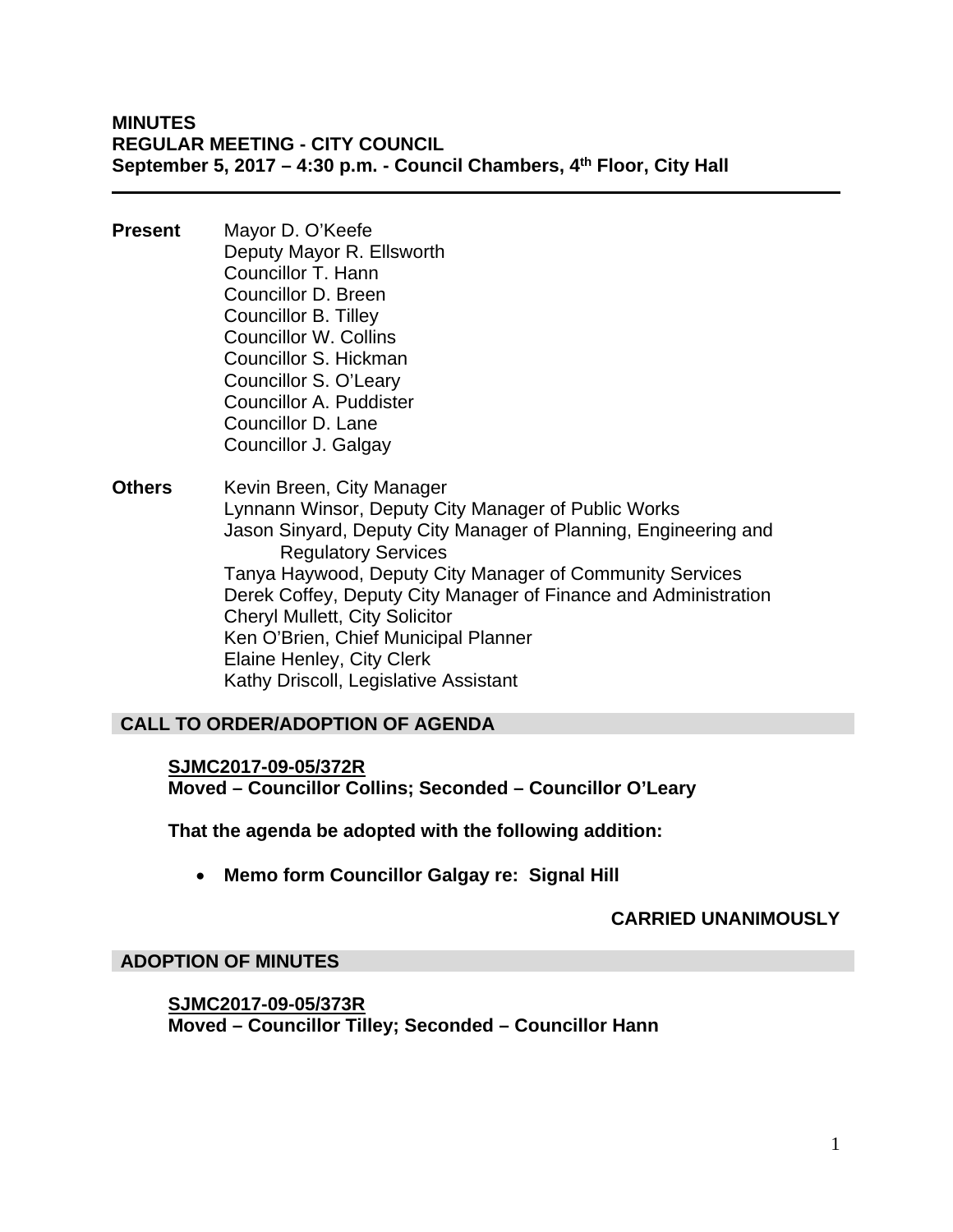# **That the minutes of August 21, 2017 be adopted as presented.**

# **CARRIED UNANIMOUSLY**

# **Newfoundland and Labrador Sexual Assault Crisis and Prevention Centre (NLSACPC) – Waive fees for use of Foran/Greene Room**

Councillor Galgay made the following Motion given the Finance & Administration Standing Committee will not be meeting prior to an event being held on September 15,

2017:

**SJMC2017-09-05/374R Moved – Councillor Galgay; Seconded – Councillor O'Leary** 

 **That Council waive the rental fees for use of the Foran/Greene Room to allow the Newfoundland and Labrador Sexual Assault Crisis and Prevention Centre the usage of the room for their event being held on September 15, 2017.** 

# **CARRIED UNANIMOUSLY**

# **BUSINESS ARISING**

# **Notice of Motion – Councillor Art Puddister – Amend Council Regulations regarding Non-conforming uses**

At the last Regular meeting of Council, Councillor Puddister gave the following Notice of Motion:

 Take Notice that at the next meeting of Council I will move a motion to amend Council Regulations regarding Non-conforming uses of properties in residential neighbourhoods in that the three years available to re-apply for commercial uses be extended to four years.

Dated at St. John's this 21<sup>st</sup> day of August, 2017.

Art Puddister Councillor at Large

\_\_\_\_\_\_\_\_\_\_\_\_\_\_\_\_\_\_\_\_\_\_

ST. J@HN'S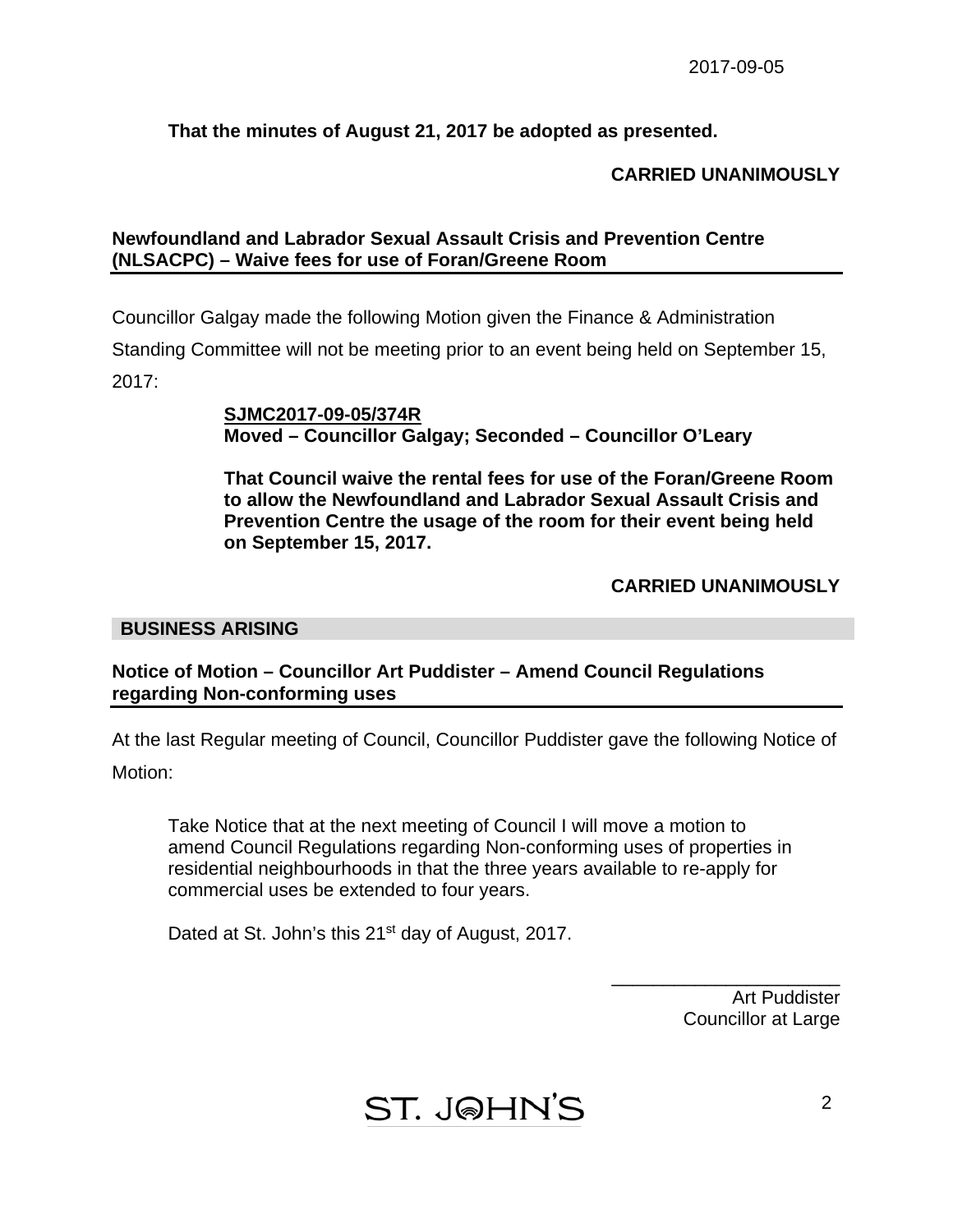Councillor Puddister advised he would be withdrawing this Notice of Motion given the applicant at 11 Boncloddy had removed thier application and therefore the motion was no longer required.

# **Notice of Motion – Councillor Art Puddister - Sidewalks**

At the last Regular meeting of Council, Councillor Puddister gave the following Notice of Motion:

 Take Notice that at the next meeting of council I will move a motion to instruct our Planning & Development Department to install a sidewalk on the west side of Logy Bay Road from Selfridge Road to Bally Haly Golf Course at a cost of approximately \$54,000.00.

DATED at St. John's, NL this 21st day of August, 2017

 Art Puddister Councillor, At Large

\_\_\_\_\_\_\_\_\_\_\_\_\_\_\_\_\_\_\_\_\_\_\_

**SJMC2017-09-05/375R Moved – Councillor Puddister; Seconded – Councillor Breen** 

 **Pursuant to the Notice of Motion given at the August 21, 2017 Council meeting, Council agreed to install a sidewalk on the west side of Logy Bay Road from Selfridge Road to Bally Haly Golf Course at a cost of approximately \$54,000.00.** 

# **CARRIED WITH DEPUTY MAYOR ELLSWORTH, COUNCILLOR O'LEARY, COUNCILLOR HICKMAN, COUNCILLOR TILLEY AND COUNCILLOR LANE DISSENTING**

# **NOTICES PUBLISHED**

 A Discretionary Use application has been submitted requesting permission to occupy a portion of **142 Canada Drive** as a Home Occupation to prepare and package fresh vegetables for delivery.

# **SJMC2017-09-05/376R**

**Moved – Councillor Puddister; Seconded – Deputy Mayor Ellsworth**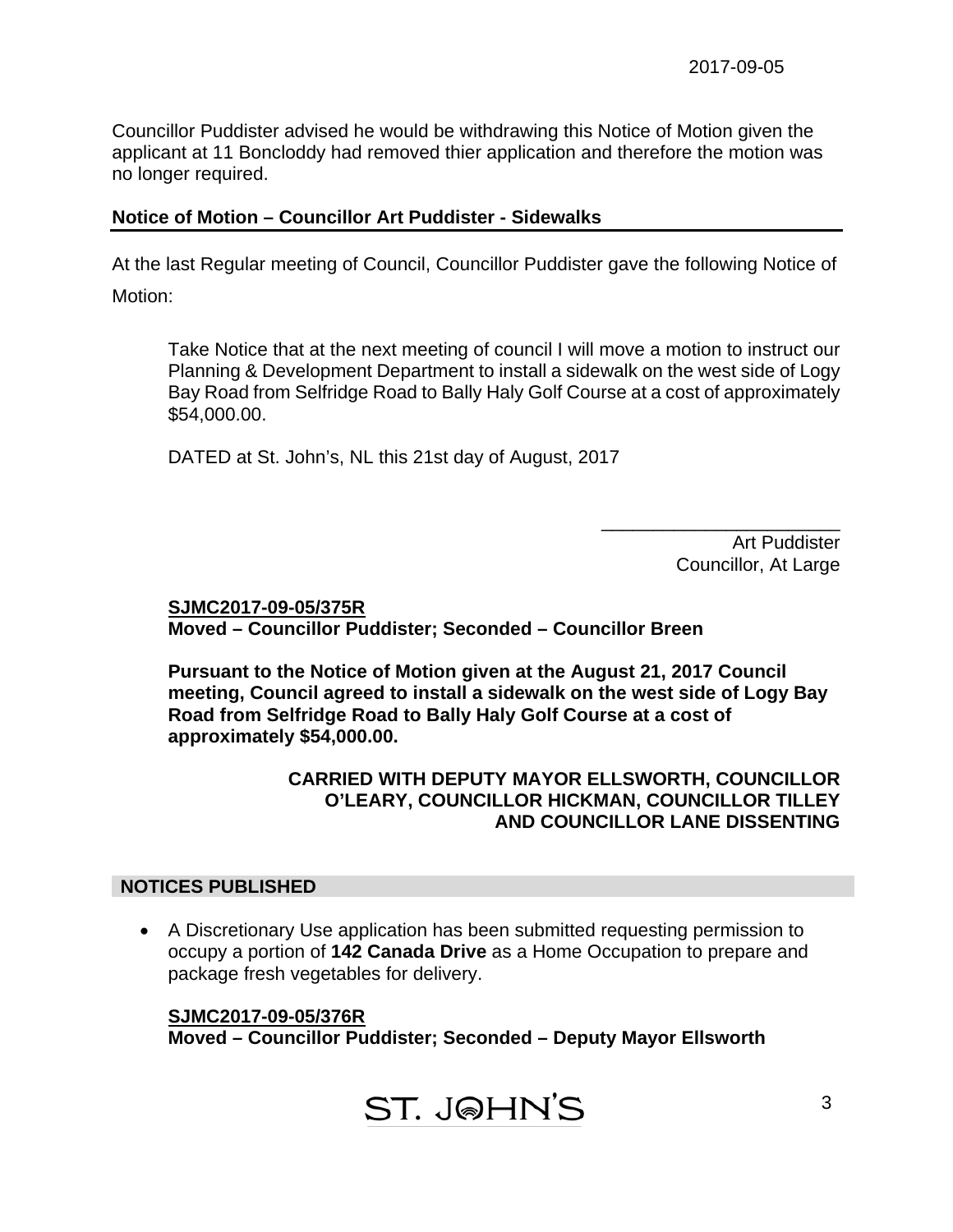# **That Council recommend approval of the application subject to all applicable City requirements.**

# **CARRIED UNANIMOUSLY**

 A Discretionary Use Application has been submitted requesting permission to occupy a portion of **118 University Avenue** as a Home Occupation for a Clinic.

**SJMC2017-09-05/377R Moved – Councillor Puddister; Seconded – Deputy Mayor Ellsworth** 

**That the application be postponed until the September 25, 2017 Regular meeting of Council.** 

**CARRIED UNANIMOUSLY** 

# **COMMITTEE REPORTS**

# **Development Committee Report – August**

*[Link to Report](#page-10-0)* 

Council considered the above noted report.

**SJMC2017-09-05/378R Moved – Councillor Puddister; Seconded – Councillor Collins** 

**That the above noted report be adopted as presented including the recommendation on the following Item:** 

**Item # 1: 310 Brookfield Road – Request for 1.3% Variance on Lot Frontage** 

**Recommendation: That Council accept the Committee's recommendation to approve the 1.3% lot frontage variance.** 

# **CARRIED UNANIMOUSLY**

#### **DEVELOPMENT PERMITS LIST**  *[Link to List](#page-13-0)*

Council considered, for information, the above noted for the period August 17, 2017 to August 30, 2017.

**ST. J@HN'S**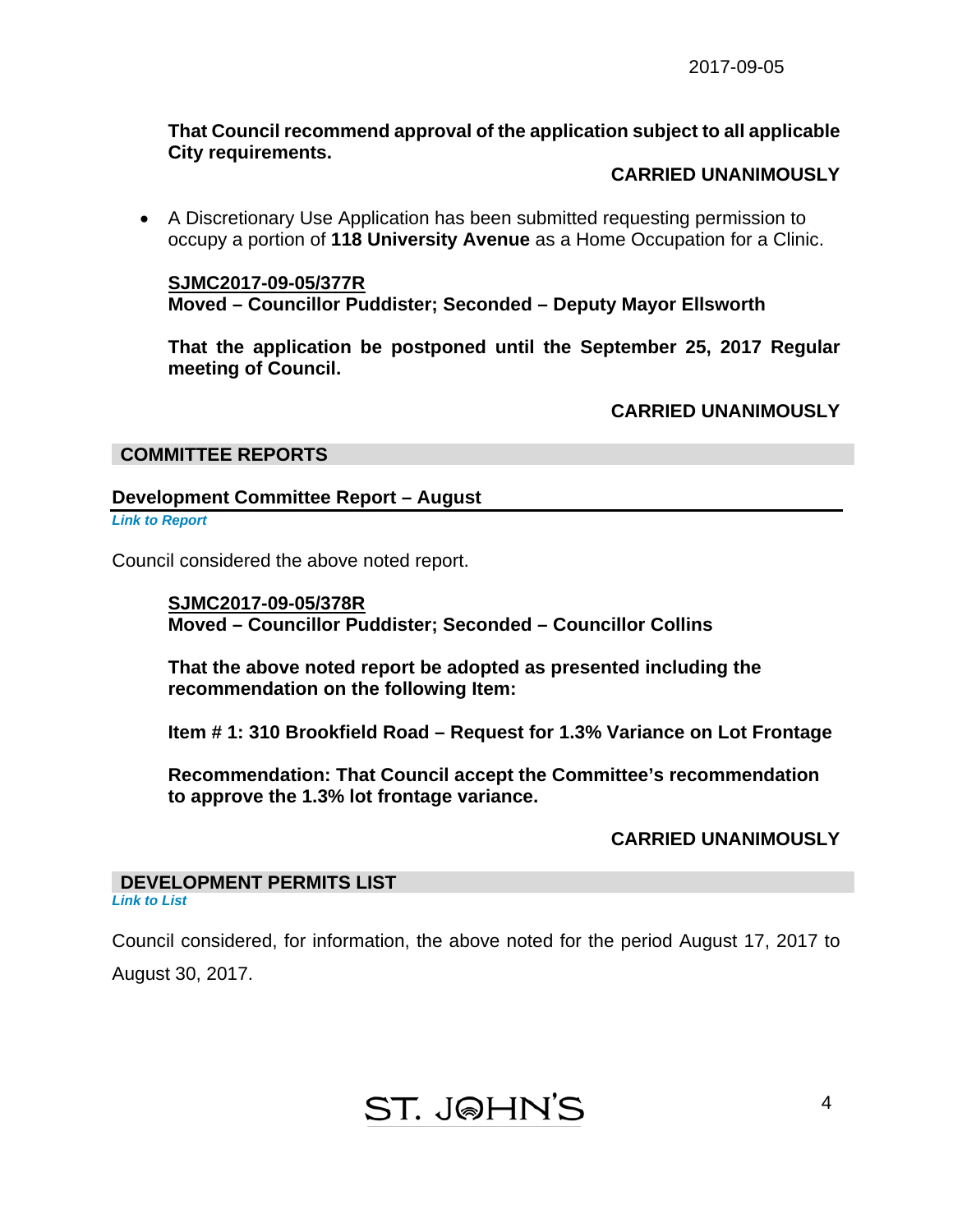# **BUILDING PERMITS LIST**

*[Link to List](#page-14-0)* 

Council considered, the above noted for the period August 17, 2017 to August 30, 2017.

# **SJMC2017-09-05/379R Moved – Councillor Hann; Seconded – Councillor Hickman**

**That the building permits issued from August 17, 2017 to August 30, 2017 be adopted as presented.** 

# **CARRIED UNANIMOUSLY**

# **REQUISITIONS, PAYROLLS AND ACCOUNTS**

*[Link to Memo](#page-18-0)* 

Council considered the requisitions, payrolls and accounts for the weeks ending August 23, 2017 and August 30, 2017 respectively.

# **SJMC2017-09-05/380R**

**Moved – Councillor Hann; Seconded – Councillor Hickman** 

**That the requisitions, payrolls and accounts for the weeks ending August 23, 2017 and August 30, 2017 in the amounts of in the amount of \$7,191,043.67and \$4,686,354.48 respectively be approved as presented.** 

# **CARRIED UNANIMOUSLY**

# **TENDERS/RFPS**

# **Tender 2017067 – Supply of Multifunction Printers**

Council considered the above noted tender.

**SJMC2017-09-05/381R Moved – Councillor Hann; Seconded – Councillor Hickman** 

**That Council award this tender to the lowest bidder meeting specifications, Dicks and Company Basics Option 1, in the amount of \$121,476.97, taxes included as per the Public Tendering Act.** 

**CARRIED UNANIMOUSLY**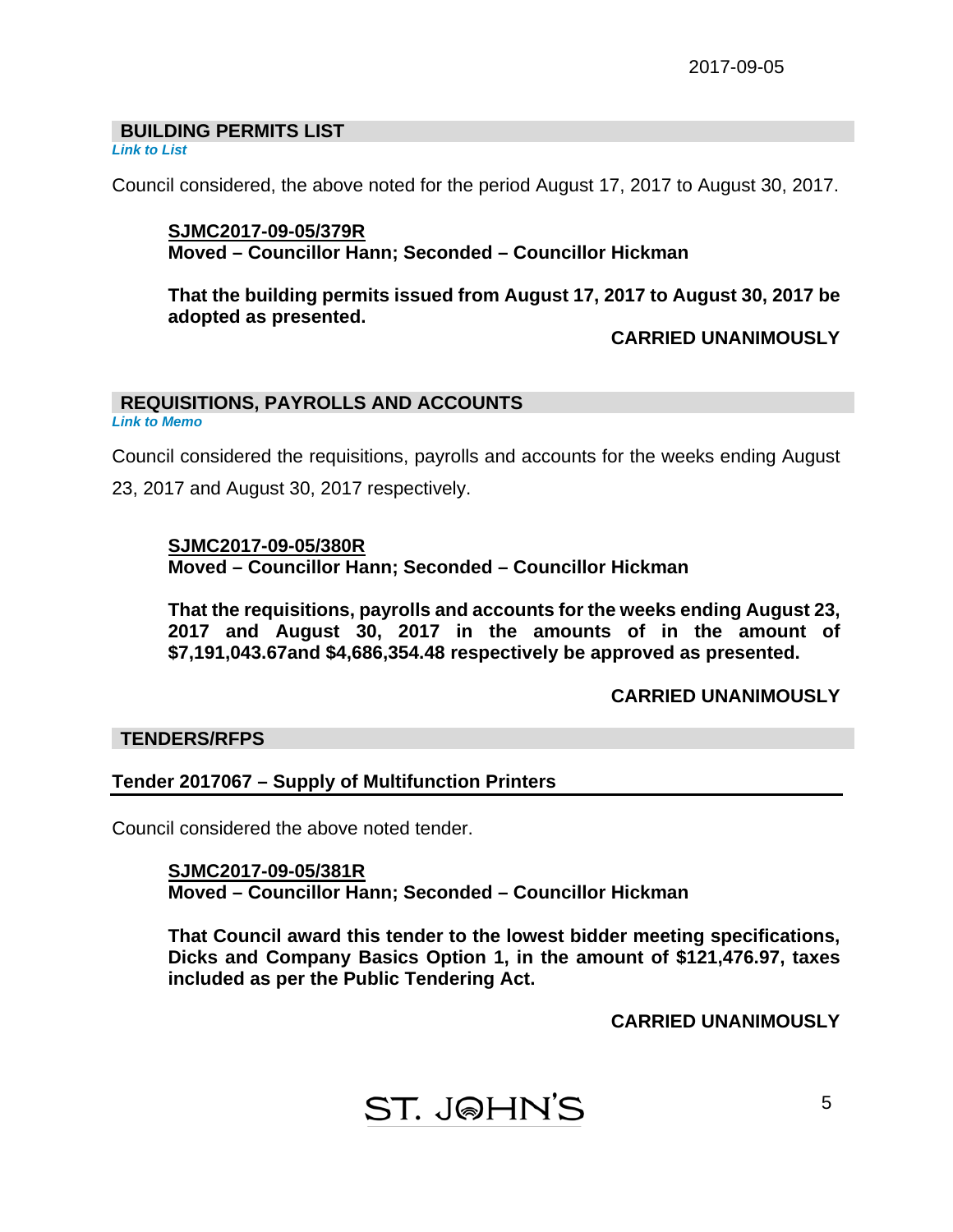# **Tender 2017134 – 55-59 Margaret's Place**

Council considered the above noted tender.

# **SJMC2017-09-05/382R Moved – Councillor Hann; Seconded – Councillor Hickman**

 **That Council award this contract to the lowest bidder meeting specifications, J3 Construction Limited in the amount of \$240,350.00, taxes included as per the Public Tendering Act.** 

**CARRIED UNANIMOUSLY** 

### **Tender 2017149 – Photocopy Paper**

Council considered the above noted tender.

**SJMC2017-09-05/383R Moved – Councillor Hann; Seconded – Councillor Hickman** 

**That Council award this tender to the lowest bidder meeting specifications, Staples Business Advantage Canada, in the amount of \$35,599.40, as per the Public Tendering Act.** 

**This contract is for a two year period with the option to extend for two additional one year periods.** 

**Taxes (HST) extra to price quoted.** 

### **CARRIED UNANIMOUSLY**

# **NOTICES OF MOTION, RESOLUTIONS, QUESTIONS AND PETITIONS**

Councillor Lane went to bring forward a Notice of Motion regarding Engagement

sessions and Council agreed it should be brought forward in the go-around.

### **OTHER BUSINESS**

# **E-Poll Ratification – Tender 2017133 Retaining Wall Program**

Council considered the above noted E-Poll

**SJMC2017-09-05/384R Moved – Deputy Mayor Ellsworth; Seconded – Councillor Hickman** 

# ST. J@HN'S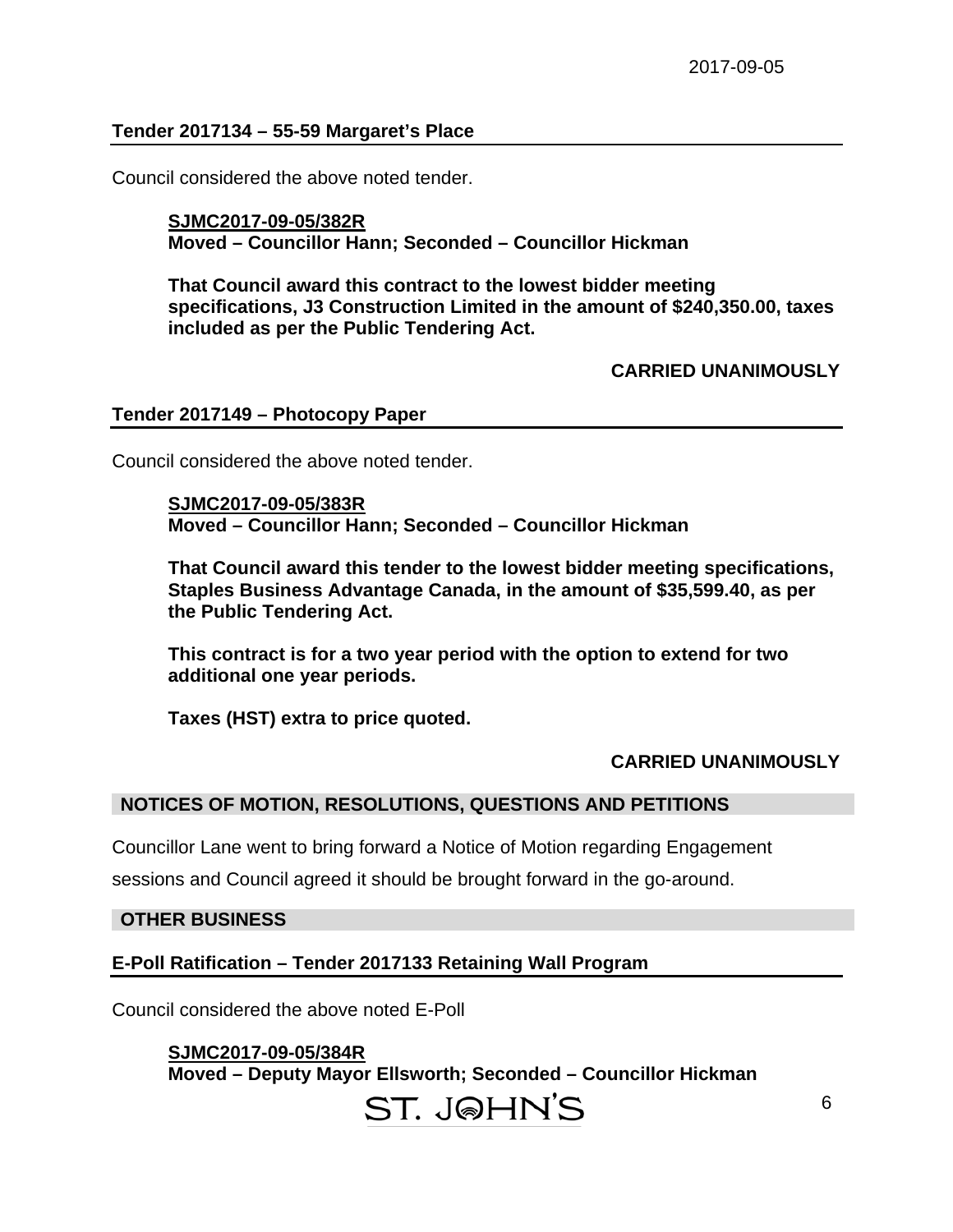**That Council ratify the above noted E-Poll to award Tender 2017133 Retaining Wall Program, to the overall lowest bidder meeting specifications Modern Paving Limited. in the amount of \$ 866,258.44 as per the Public Tendering Act.** 

# **CARRIED UNANIMOUSLY**

**E-Poll Ratification – Approval for St. John's Municipal Plan Amendment Number 142, 2017 and St. John's Development Regulations Amendment Number 655, 2017** 

Council considered the above noted E-Poll.

**SJMC2017-09-05/385R Moved – Deputy Mayor Ellsworth; Seconded – Councillor Hickman** 

**That Council ratify the above noted E-Poll for approval of St. John's Amendment Number 142, 2017 and St. John's Development Regulations Amendment Number 655, 2017.** 

# **CARRIED UNANIMOUSLY**

# **Memo from Councillor Galgay re: Signal Hill**

Councillor Galgay brought forward a memo pertaining to the above noted.

# **SJMC2017-09-05/386R Moved – Councillor Galgay; Seconded – Councillor Puddister**

**That Council adopt the memo as presented and bring the following items forward respectively to both the Police and Traffic Standing Committee as well as the Regional Fire Committee to finalize a plan of action.** 

- **Installation of driver feedback signs on Signal Hill Road (Radar).**
- **Implementation of a new speed limit of 30km (down from 50km).**
- **Speed cushion or curb extension in the vicinity of Walsh's Square.**
- **Raised crosswalk at the bottom of Signal Hill Road.**
- **Initiate discussions with Parks Canada on hours of operation, parking and traffic plans.**
- **Seek direction from the St. John's Regional Fire Department (SJRFD) on the impacts to the emergency response to Signal Hill (National Park) after hours.**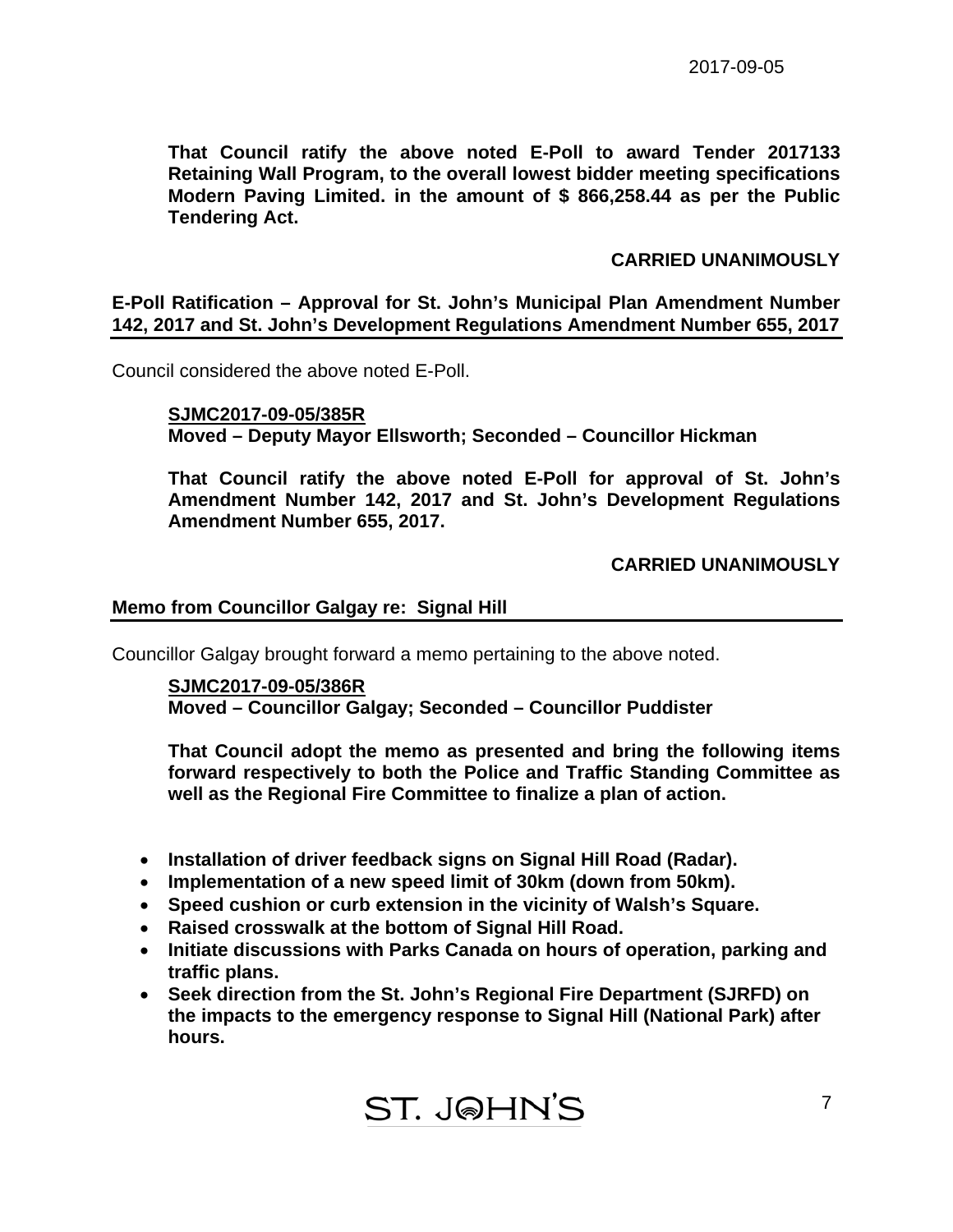- **Undertake a comprehensive parking study for Signal Hill Road and all areas of the Battery including Cabot Avenue.**
- **Open discussions with Memorial University (former Battery Hotel) on opportunities for public parking on site during evenings/weekends and peak tourism season. This will offset illegal parking and congestion on Signal Hill Road and all areas of The Battery.**
- **The City of St. John's open discussions with the Provincial Government on the implementation of photo radar systems for the city; include Signal Hill as part of a pilot project. (City to negotiate a share of fine revenues to offset costs).**
- **Undertake traffic count and speed study prior to November 2017 in conjunction with the Royal Newfoundland Constabulary for Signal Hill Road.**

# **CARRIED UNANIMOUSLY**

# **Councillor Collins**

 Asked that staff investigate as to whether the City of Mt. Pearl provided approval for the walking trail that falls under part of Castlebridge Drive and Dunkerry Crescent and further to provide an update at the next Regular meeting of Council.

# **Councillor O'Leary**

• Spoke to Section 39 of the St. John's City Act (noted below) advising she had previously put this request to the City Manager and asked once again that he review for the new Council. She suggested that City meetings the last couple of weeks of an ongoing election/campaign season be dropped as this is common practice with both Provincial and Federal governments who have an actual writ in place that meetings do not occur during this time to ensure items do not get overly politicized.

# **Section 39 of the City of St. John's Act**

# **Weekly meetings**

 **39.** (1) There is to be a meeting of the council for the consideration of the general business of the city at least once a week, except during the months of July and August.

 (2) Notwithstanding subsection (1), the council may hold additional meetings for the consideration of the general business of the city.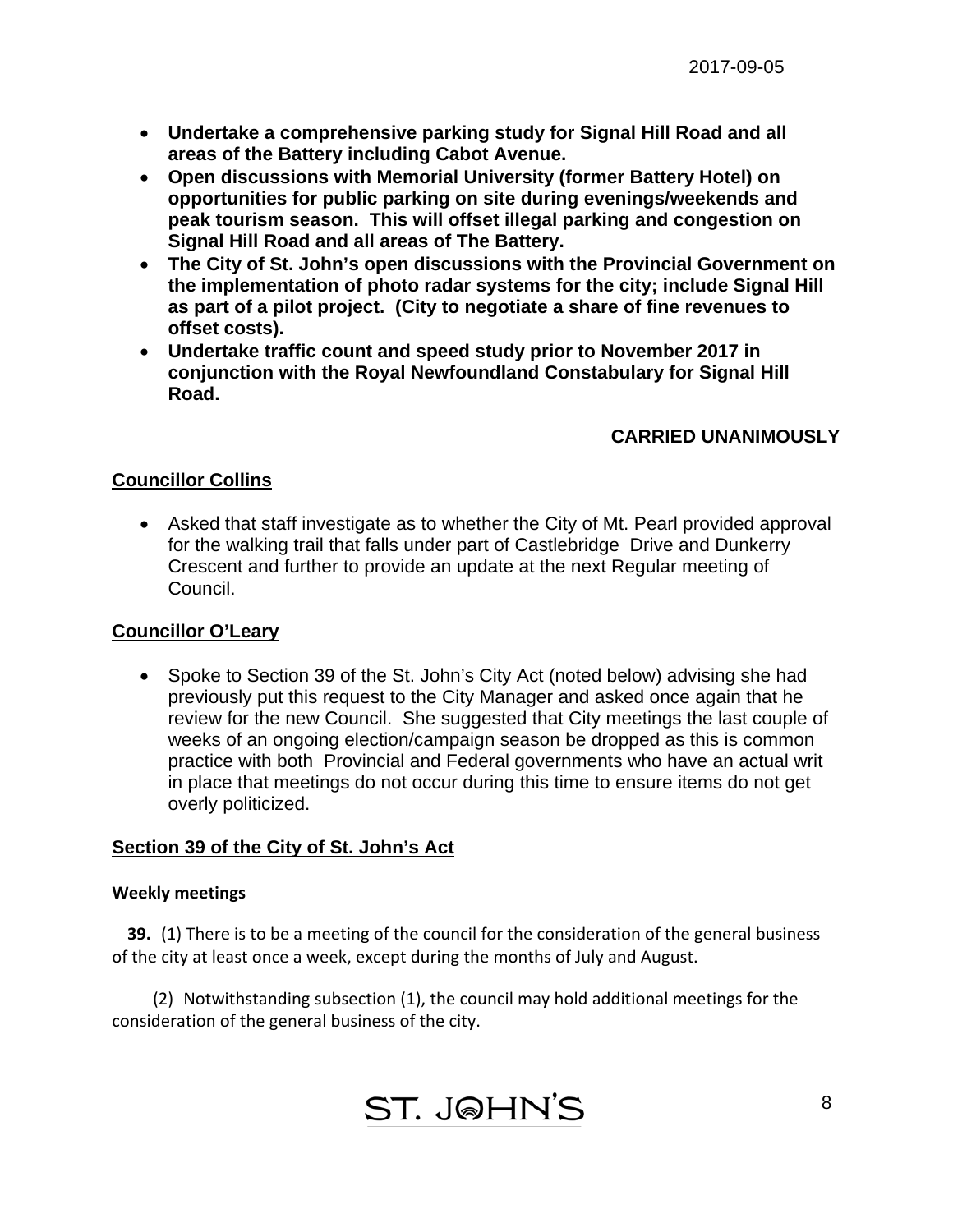(3) The council may allow a councillor to participate in a meeting by electronic means where the electronic means enables the councillor to listen to the proceedings and to be heard.

 (4) A councillor participating in a meeting by electronic means is considered to be in attendance at the meeting.

(5) Subsections (3) and (4) also apply to meetings held under section 38.

 $\bullet$  1978 c45 s3; 2014 c5 s6

# **Councillor Tilley**

 Requested follow-up information on Waterford Manor to which the Chief Municipal Planner advised he was waiting to hear back from the Board of Directors of the Heritage Foundation and would provide feedback at that time.

# **Councillor Dave Lane**

 Noted he wished to withdraw his previous request to make a Notice of Motion and speak to the issue of his concerns with how the Development Regulations were proceeding and requested that staff come back to Council with a plan for more robust engagement outside of the engagement that had already occurred with engagestjohns.ca. He noted this is where the public can provide their input on the Development Regulations. He further noted there were two engagement sessions on August 29, 2017 and advised they were great for information but not structured for dialogue. He proposed to bring back the Municipal Plan Review Advisory group to review the plan, the regulations and the input taken from engagestjohns.ca and have a facilitated dialogue with staff and come back to Council and the public with their recommendations. Councillor Lane then made the following Notice of Motion:

> **SJMC2017-09-05/387R Moved – Councillor Lane; Seconded – Councillor O'Leary**

 **That Staff come to Council with an Engagement plan that is more robust than the one currently being pursued.** 

 **DISSENTING WERE DEPUTY MAYOR ELLSWORTH, COUNCILLOR HANN, COUNCILLOR HICKMAN, COUNCILLOR PUDDISTER, COUNCILLOR BREEN, COUNCILLOR GALGAY, COUNCILLOR TILLEY, AND COUNCILLOR COLLINS** 

For lack of support, the motion failed.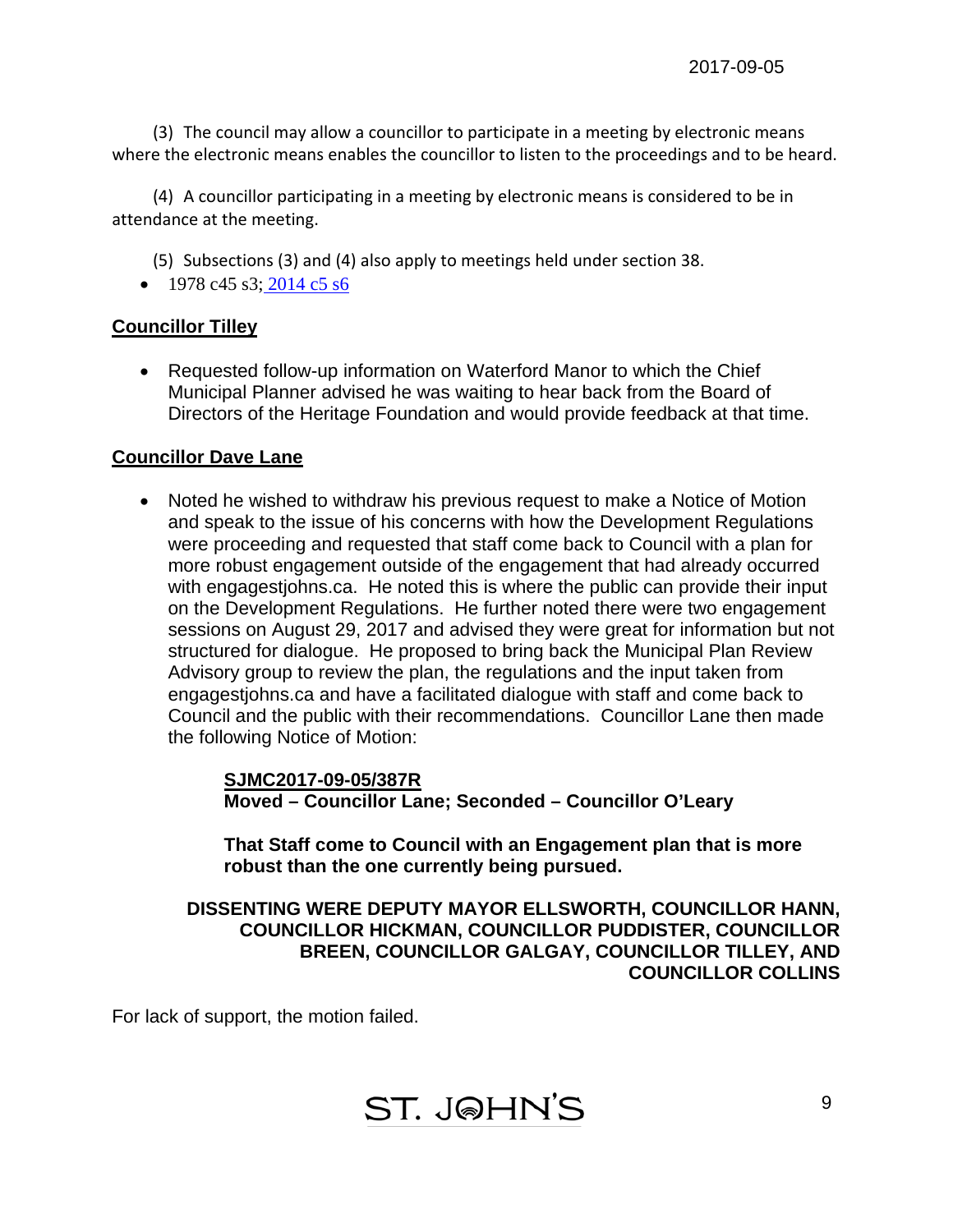# **ADJOURNMENT**

There being no further business, the meeting adjourned at 5:34 p.m.

 $\overline{\phantom{a}}$  , which is a set of the set of the set of the set of the set of the set of the set of the set of the set of the set of the set of the set of the set of the set of the set of the set of the set of the set of th

 $\overline{\phantom{a}}$  , and the contract of the contract of the contract of the contract of the contract of the contract of the contract of the contract of the contract of the contract of the contract of the contract of the contrac

 **MAYOR** 

 **CITY CLERK** 

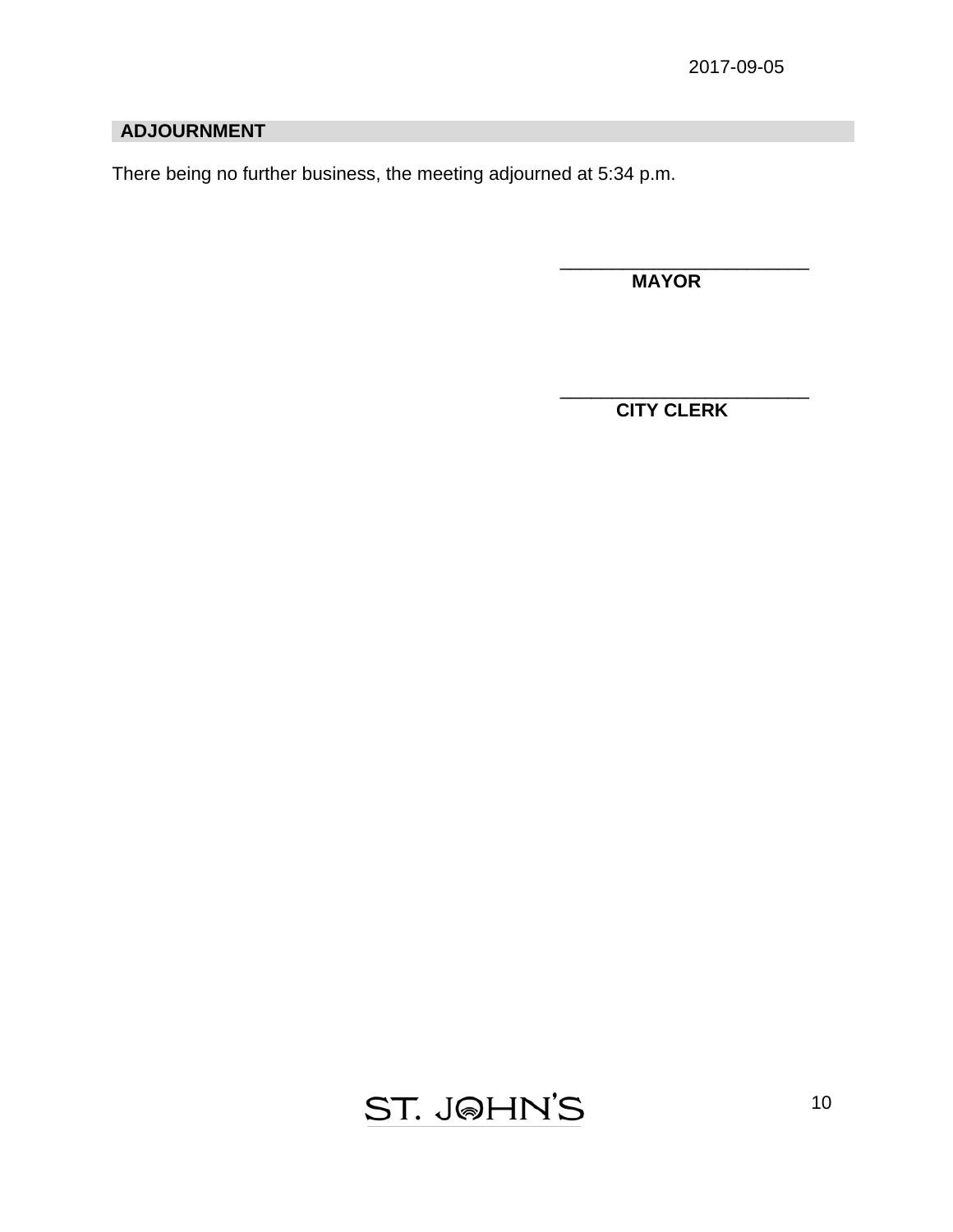# <span id="page-10-0"></span>**REPORTS/RECOMMENDATION**

# **Development Committee**

**August 29, 2017 – 10:00 a.m. – Conference Room A, 4th Floor, City Hall** 

**1. SUB1700028 - Request for 1.3% Variance on Lot Frontage - 310 Brookfield Road** 

It is the recommendation of the Development Committee that council approve the 1.3% lot frontage variance.

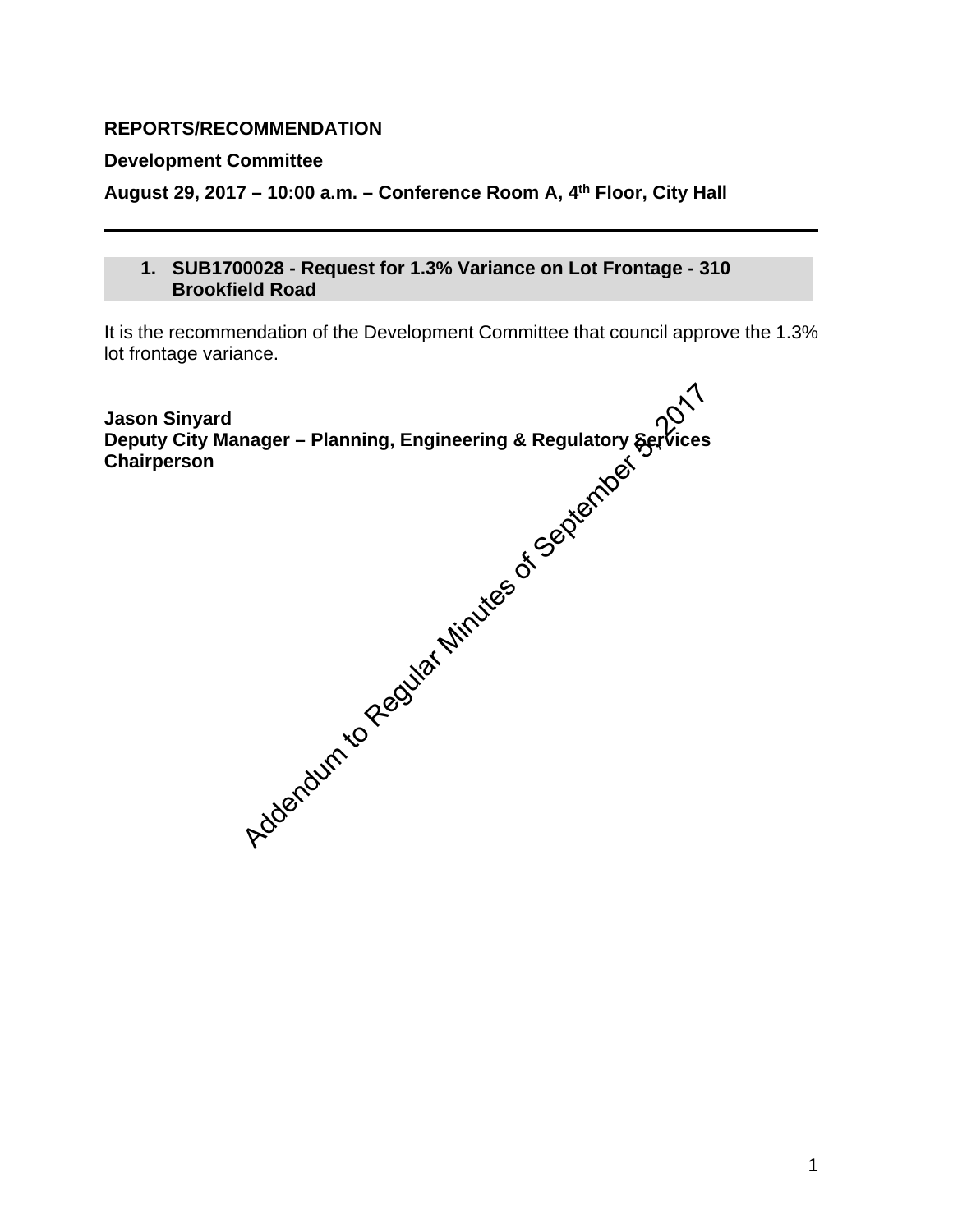# DECISION/DIRECTION NOTE

| <b>Title:</b>               | SUB1700028<br>Request for 1.3% Variance on Lot Frontage<br>310 Brookfield Road |
|-----------------------------|--------------------------------------------------------------------------------|
| <b>Date Prepared:</b>       | August 30, 2017 (Date of next meeting: September 5, 2017)                      |
| <b>Report To:</b>           | His Worship the Mayor and Members of Council                                   |
| <b>Councillor and Role:</b> | Councillor Art Puddister, Chair, Planning and Development Committee            |
| Ward:                       | 5                                                                              |

# **Decision/Direction Required:**

To seek approval for a 1.3% variance on lot frontage in order to accommodate the creation of a new building lot.

# **Discussion – Background and Current Status:**

An application was submitted to subdivide the lot located at 310 Brookfield Road. The property is situated in the Rural Residential Infill (RRI) Zone where the Minimum frontage required is 30 metres. The proposed frontage for the newly created lot will be 29.6 metres, which will require a 1.3% variance. Required:<br>
a 1.3% variance on lot frontage in order to accommodate the c<br>
cound and Current Status:<br>
abmitted to subdivide the lot located at 310 Becokfield Road. The<br>
initial Infill (RRI) Zone where the Minigal frontage r

# **Key Considerations/Implications:**

- 1. Budget/Financial Implications: Not Applicable.
- 2. Partners or Other Stakeholders: Abutting property owners of 320 Brookfield Road.
- 3. Alignment with Strategic Directions/Adopted Plans: Not Applicable.
- 4. Legal or Policy Imploations: Section 8.4 of the Development Regulations provides that up to a 10% variance pertaining to lot requirements considered.
- 5. Engagement and Communications Considerations: Letters have been distributed to abutting property owners for notification of the variance request as per Section 8.4(3) of the Regulations.
- 6. Human Resource Implications: Not Applicable.
- 7. Procurement Implications: Not Applicable.
- 8. Information Technology Implications: Not Applicable.

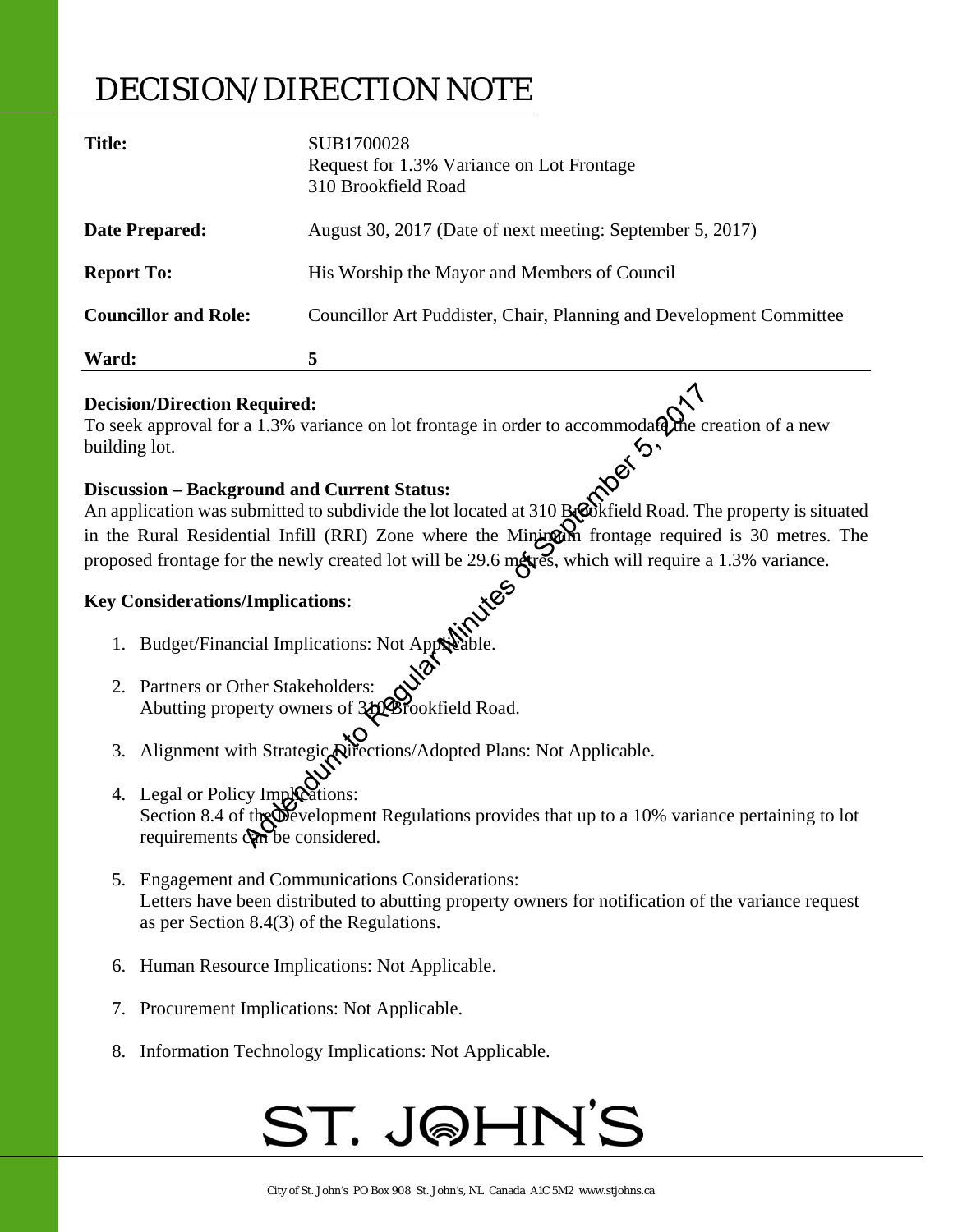9. Other Implications: Not Applicable.

# **Recommendation:**

It is recommended that council approve the 1.3% lot frontage variance.

# **Prepared by/Date/Signature:**

Andrea Roberts – Development Officer

Signature: \_\_\_\_\_\_\_\_\_\_\_\_\_\_\_\_\_\_\_\_\_\_\_\_\_\_\_\_\_\_\_\_\_\_\_\_

| <b>Approved by/Date/Signature:</b>                                                                                                                                                                                                       |
|------------------------------------------------------------------------------------------------------------------------------------------------------------------------------------------------------------------------------------------|
|                                                                                                                                                                                                                                          |
|                                                                                                                                                                                                                                          |
|                                                                                                                                                                                                                                          |
| Approved by/Date/Signature:<br>Jason Sinyard, Deputy City Manager - Planning, Engineering & Regulatory Services<br>Signature:<br>AAR/dlm<br>Attachments: Not Applicable.<br>ACKLE CONSING CONSING CONSING CONSING CONSING CONSING CONSIN |
|                                                                                                                                                                                                                                          |
|                                                                                                                                                                                                                                          |
|                                                                                                                                                                                                                                          |
|                                                                                                                                                                                                                                          |
|                                                                                                                                                                                                                                          |
|                                                                                                                                                                                                                                          |
|                                                                                                                                                                                                                                          |
|                                                                                                                                                                                                                                          |
|                                                                                                                                                                                                                                          |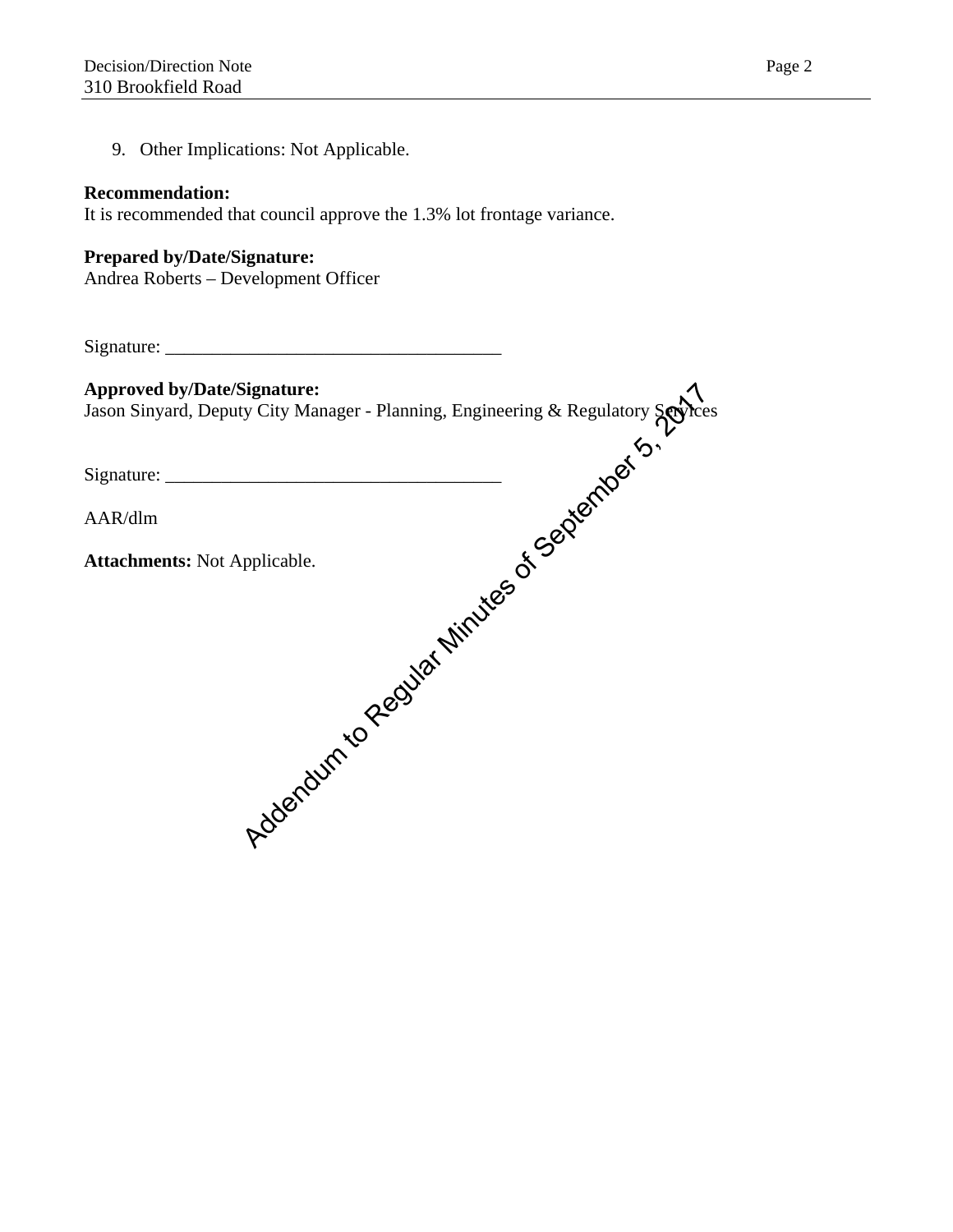# **DEVELOPMENT PERMITS LIST DEPARTMENT OF PLANNING, ENGINEERING AND REGULATORY SERVICES FOR THE PERIOD OF August 17, 2017 TO August 30, 2017**

<span id="page-13-0"></span>

| Code                          | Applicant                                                                                       | Application                                                      | Location                           | Ward           | Development<br>Officer's Decision                                                                        | Date     |
|-------------------------------|-------------------------------------------------------------------------------------------------|------------------------------------------------------------------|------------------------------------|----------------|----------------------------------------------------------------------------------------------------------|----------|
| <b>COM</b>                    | Ratan Holdings<br>Inc.                                                                          | 4 unit Commercial<br>Development                                 | 43 Cashin Avenue                   | 3              | Approved                                                                                                 | 17-08-17 |
| <b>RES</b>                    |                                                                                                 | Home Office for<br>HomeShare                                     | 309 Bay Bulls Road                 | 5              | Approved                                                                                                 | 17-08-21 |
| COM                           | Newcrete<br>Investments<br>I imited<br>Partnership                                              | <b>Proposed Quarry</b>                                           | Incinerator<br>Road/Black Mountain | 5              | Rejected -<br>Contrary to<br><b>Section</b><br>10.38.1&2                                                 | 17-08-21 |
| <b>RES</b>                    |                                                                                                 | Home Office for<br><b>Electrical Contractor</b>                  | 7 Birmingham Street                | $\overline{3}$ | Approved                                                                                                 | 17-08-23 |
| <b>RES</b>                    |                                                                                                 | Home Office for<br><b>Plumbing Contractor</b>                    | 308 Blackmarsh<br>Road             | $\overline{3}$ | Approved                                                                                                 | 17-08-23 |
| COM                           | <b>FSM</b><br>Management<br>Group Inc.                                                          | Jet Fuel Tank Farm                                               | 40 Aviation Court                  | 1              | Approve                                                                                                  | 17-08-23 |
| <b>RES</b>                    |                                                                                                 | Home Office for<br><b>Admiration Work</b>                        | 132 Gower Street                   |                |                                                                                                          | 17-08-24 |
| <b>RES</b>                    |                                                                                                 | Home Office for<br>Administration of<br><b>Cleaning Business</b> | 12 Calver Avenue                   |                | ED CApproved                                                                                             | 17-08-25 |
| <b>RES</b>                    |                                                                                                 | Home Office for<br><b>Electrical Contractor</b>                  | 17 Sunset Street                   | 5              | Approved                                                                                                 | 17-08-25 |
| OR                            | Newfoundland<br>Power Inc.                                                                      | Damn Rehabilitation                                              | 305 Conception Bay                 | 5              | Approved                                                                                                 | 17-08-29 |
|                               |                                                                                                 |                                                                  |                                    |                |                                                                                                          |          |
|                               |                                                                                                 |                                                                  |                                    |                |                                                                                                          |          |
| <b>RES</b><br>AG<br><b>OT</b> | Code Classification:<br>- Residential<br><b>COM</b><br>- Commercial<br>- Agriculture<br>- Other | - <b>Kontuitional</b><br>Addendum to Industrial                  | Report Min                         |                | <b>Gerard Doran</b><br><b>Development Supervisor</b><br>Planning, Engineering and<br>Regulatory Services |          |

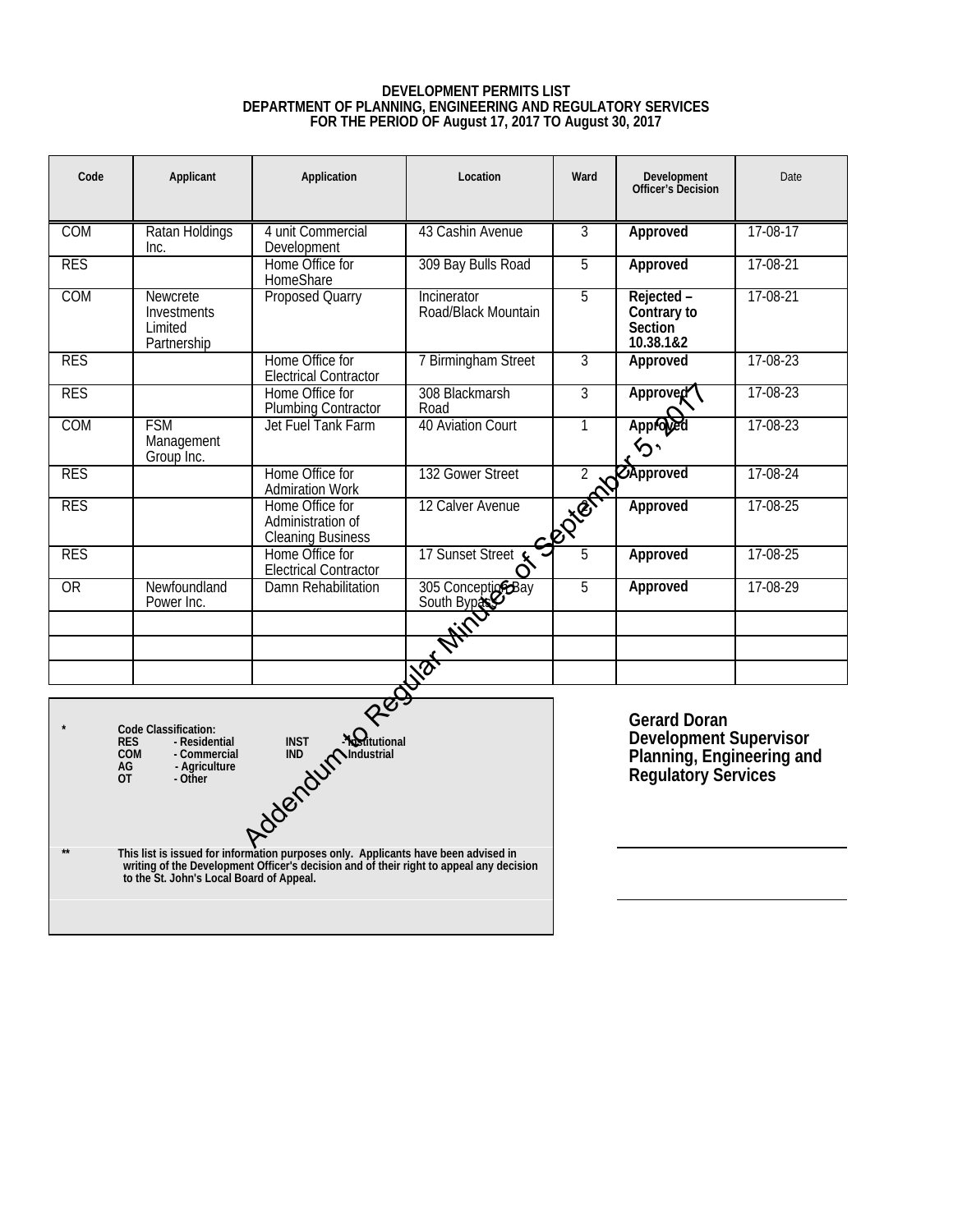# <span id="page-14-0"></span>**Building Permits List Council's September 5, 2017 Regular Meeting**

Permits Issued: 2017/08/17 To 2017/08/30

**Class: Commercial**

203-205 New Gower St Co Eating Establishment 570 Water St, Same Co Retail Store 40 Aviation Crt Nc Other 37 Anderson Avenue Rn Service Station 365 Empire Ave **Rn** Service Station 56b Aberdeen Ave Ms Retail Store<br>Avalon Mall, Downhome Store Ms Retail Store Avalon Mall, Downhome Store Avalon Mall, Scotiabank<br>100 Crosbie Rd 383 Duckworth St Sn Tavern 60 Elizabeth Ave, Sugar Mama's Sn Bakery 92 Elizabeth Ave Ms Club 92 Elizabeth Ave Ms Club 92 Elizabeth Ave Ms Office 197 Elizabeth Ave Mintendeum Mintendeutsche 336 Freshwater Rd Ms Eating Establishment 78 Harvey Rd Ms Eating Establishment 45 Kelsey Dr Ms Retail Store 25 Kenmount Rd Ms Office 35 Kenmount Rd Ms Eating Establishment 203 Kenmount Rd Sn Sn Real Store 275 Kenmount Rd Ms Nating Establishment  $431-435$  Main Rd  $\sim$  Take-Out Food Service 370 Newfoundland Dr, Colemans  $\mathbb{S}$  Retail Store 22 O'leary Ave Ms Take-Out Food Service 78 O'leary Ave  $\mathcal{N}$  Ms Retail Store 260 Portugal Cove Rd  $\mathbf{W}$  Ms Retail Store 283 Portugal Cove Rd  $\overline{Q}$  Ms Restaurant 465 East White Hills Rd  $\bullet$  Sn Retail Store 30 Ropewalk Lane  $\bullet$   $\bullet$  Ms Eating Establishment  $38-42$  Ropewalk Lane  $\lambda$  Ms Service Shop 117 Ropewalk Lane  $\mathbf{N}$  Ms Take-Out Food Service 14 Stavanger Dr  $\sum$  Ms Eating Establishment 3 Stavanger Dr  $\mathcal{S}$  Ms Retail Store 3 Stavanger Dr Ms Retail Store 92 Thorburn  $\Omega$  Ms Eating Establishment  $644$  Topsai $\widehat{K}$ d Ms Club 686 Topsail Rd Ms Ms Warehouse 286 Torbay Rd Ms Service Shop 320 Torbay Rd Ms Eating Establishment 141 Torbay Rd Ms Retail Store 411 Torbay Rd Ms Restaurant 411 Torbay Rd Ms Restaurant 95 University Ave, C.B.C. Sn Communications Use<br>340 Water St Sn Tavern 340 Water St Sn Tavern 172 Military Rd 172 Military Rd Sw Other 75 Danny Drive No. 2008 No. Accessory Building 14 O'leary Ave No Consumers and Nc Accessory Building 351 Water St., Fish Exchange Rn Restaurant 55 White Rose Dr, 2nd Floor Rn Office<br>575 Newfoundland Dr Rn Service Station 575 Newfoundland Dr Rn Service Stat<br>500 Topsail Road Rn Retail Store 500 Topsail Road Rn 390 Torbay Rd **Rn** Service Station Avalon Mall Cru #Mk12 Cellicon Rn Retail Store Address of the Regular Minutes of September 2, 2018<br>
September 1988<br>
Address of Bakery<br>
School Ave Minutes of September 2, 2019<br>
School Ave Minutes of September 2, 2019<br>
The Minutes of September 2, 2019<br>
Minutes of Septemb

<sup>19</sup><br>
<sup>19</sup><br>
<sup>190</sup> Club<br>
Ms Office<br>
Ms Retail Store<br>
Ms Eating Explishment<br>
Ms Retail Store<br>
Ms Retail Store<br>
Ms Retail Store<br>
Ms Eating Estah<br>
Sn Retail Store<br>
Ms Eating Estah<br>
Sn Retail Store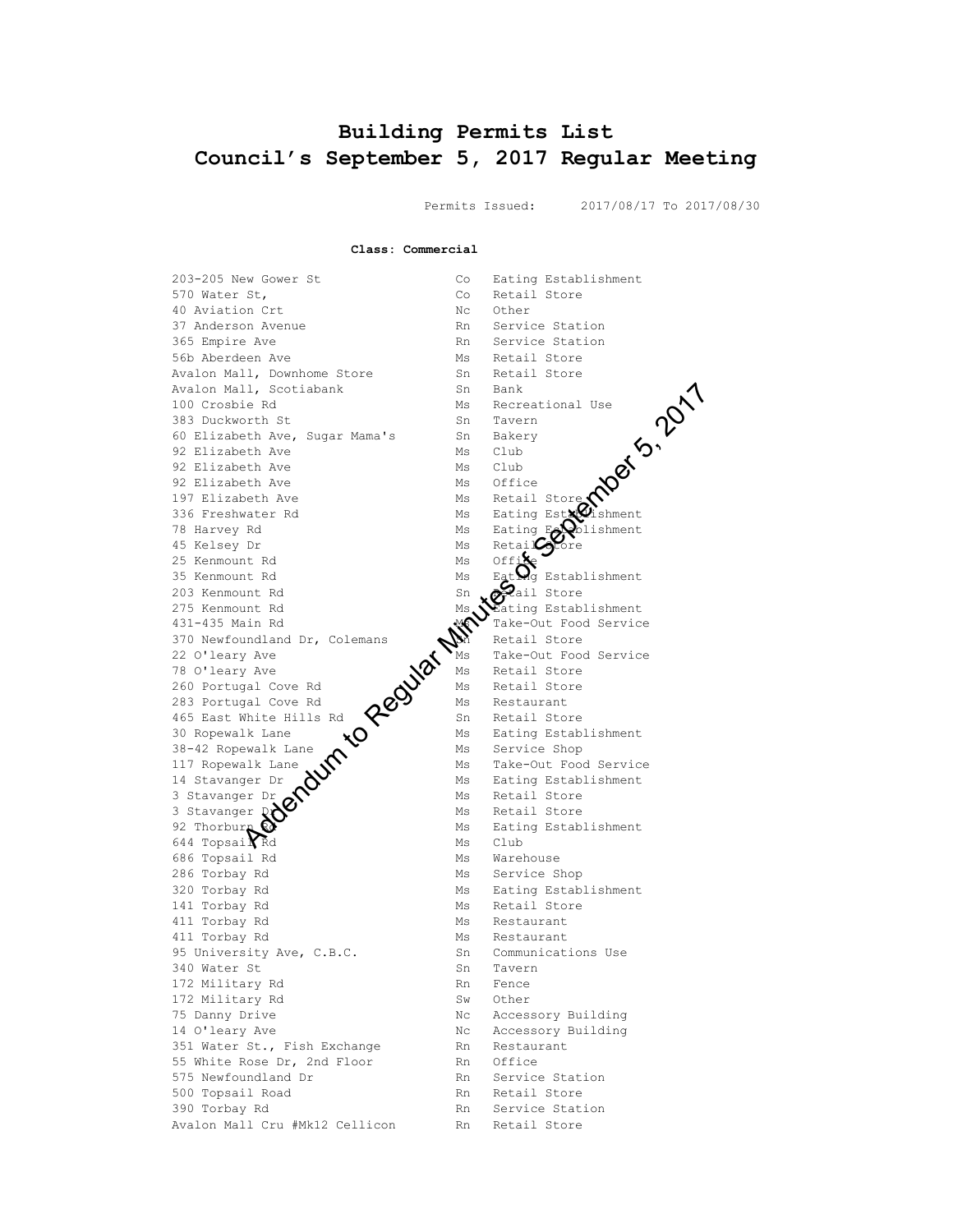| 280 Water St                   | Rn  | Mixed Use             |
|--------------------------------|-----|-----------------------|
| 80 Kenmount Rd                 | Cr  | Retail Store          |
| 348 Paddy's Pond Rd            | Nc. | Other                 |
| 460 Kenmount Rd                | Rn  | Service Station       |
| 10 Tailwind Dr                 | Sw  | Retail Store          |
| 345-349 Main Road              | Rn  | Service Station       |
| 305 Conception Bay Highway     | Sw  | Other                 |
| Avalon Mall Cultures-Food Cour | Rn  | Take-Out Food Service |
| Avalon Mall, Admin Offices     | Rn  | Office                |
| Avalon Mall, Upper Level       | Rn  | Shopping Centre       |
| 310 East White Hills Road      | Nc  | Petroleum Use         |
| 40 Aviation Crt                | Nc  | Other                 |
|                                |     |                       |

This Week \$ 12,243,473.00

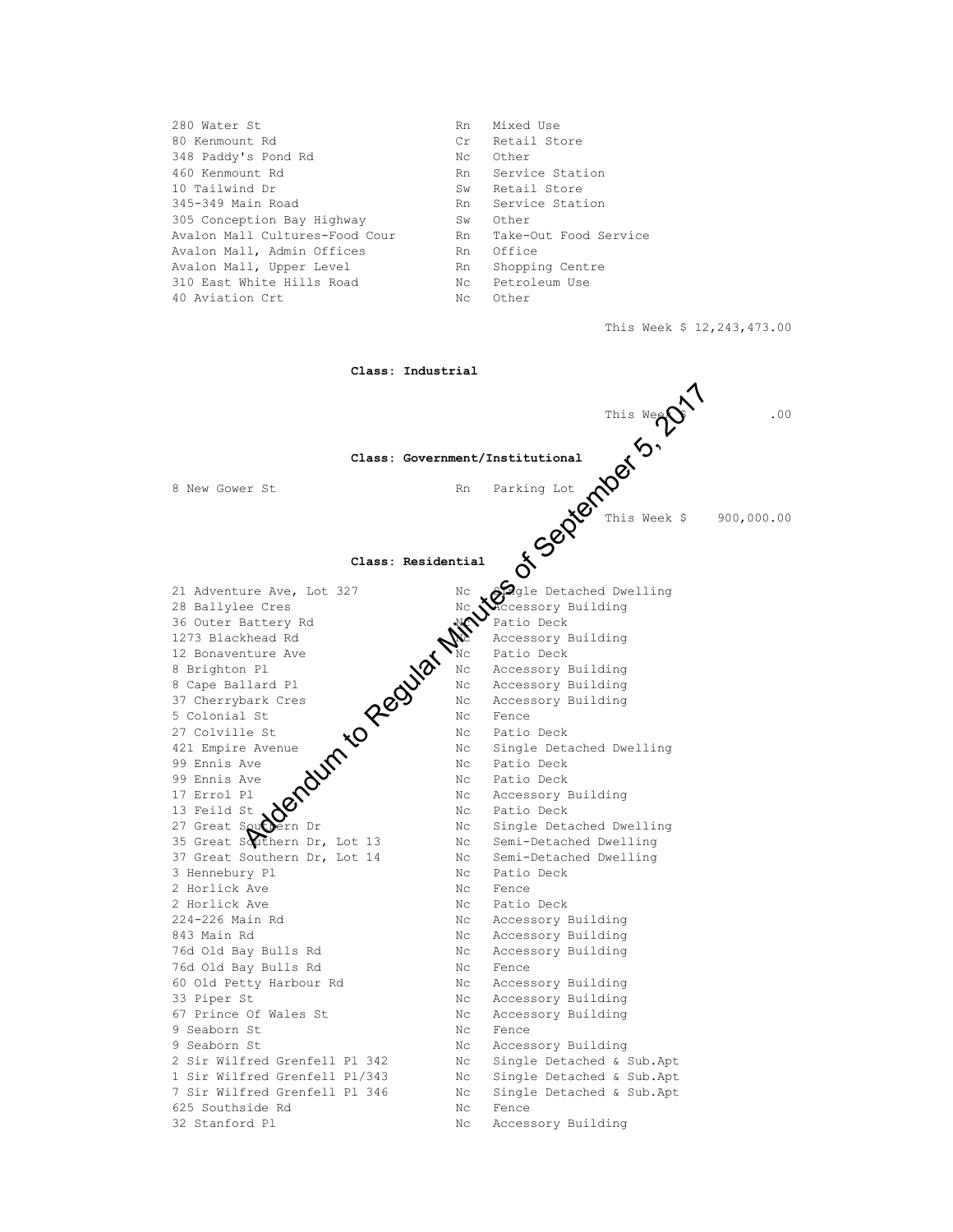

This Week''s Total: \$ 15,574,359.00

Repair Permits Issued: 2017/08/17 To 2017/08/30 \$ 229,150.00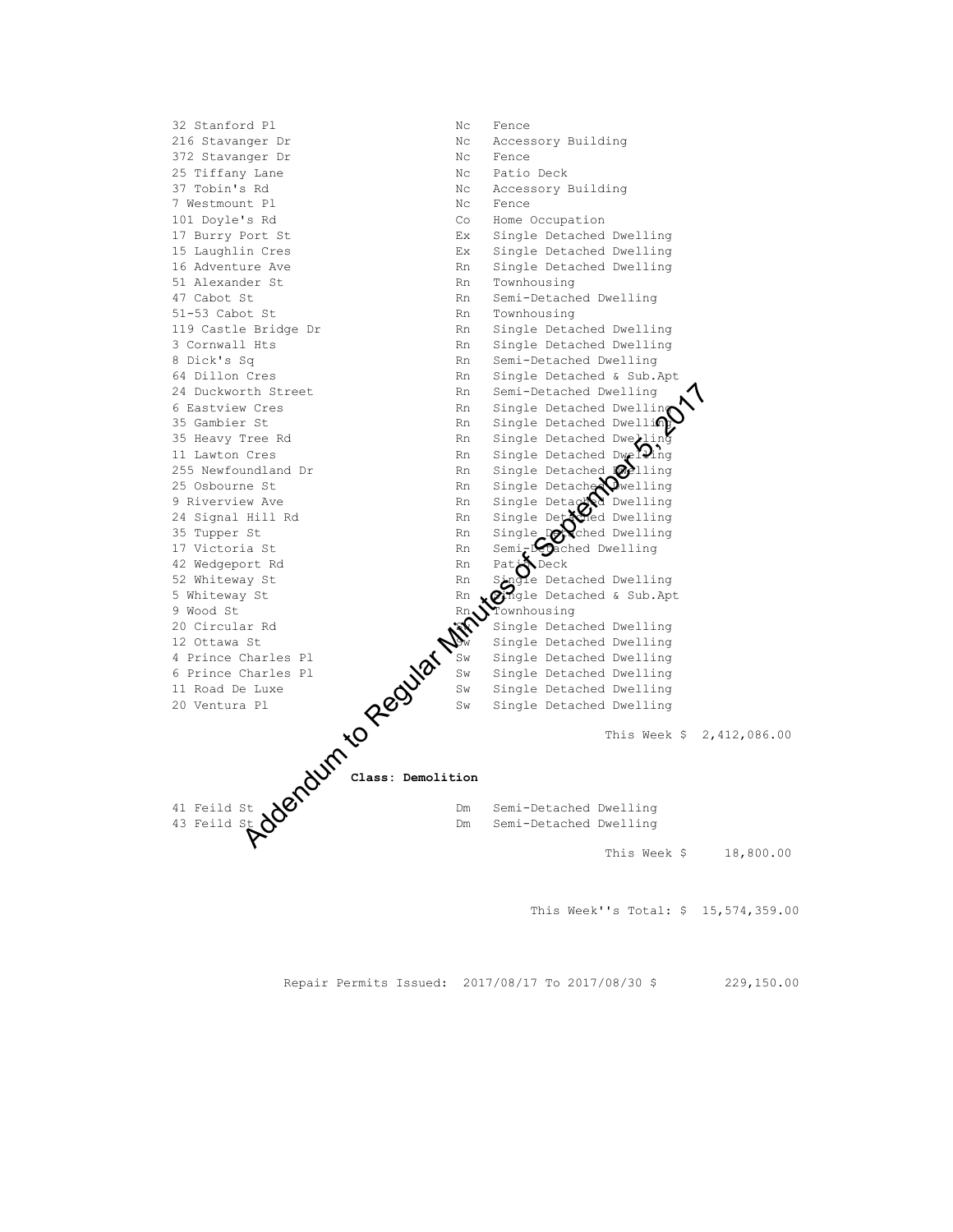#### Legend

- Co Change Of Occupancy Sw Site Work<br>Cr Chng Of Occ/Renovtns Ms Mobile Sign
- Cr Chng Of Occ/Renovtns
- Ex Extension Sn Sign
- Nc New Construction Cc Chimney Construction
- Oc Occupant Change **Dm** Demolition
- Rn Renovations
- 
- 
- 
- **YEAR TO DATE COMPARISONS September 21, 2017 TYPE 2016 2017 % VARIANCE (+/-)**  $\n *Comment Commercial §*99,104,426.00 *$106*,944,365.00 *§*  $\bullet$$ Industrial  $$0.00 \, $5,000,000.00 \, $ \, \Omega_{\text{A}}$$ Government/Institutional \$5,997,584.00 \$1,336,000.00  $\gamma$  -78 Residential \$49,440,016.00 \$54,817,748.00 11 Repairs 1.1.00 \$3,229,011.00 \$2,408,000.00 -25 Housing Units (1 & 2 Family Dwelling)  $155$   $\overline{Q}$   $132$ **TOTAL \$157,771,037.00 \$170,506,113.00** 8 Address of Address of Address of September 2020 132 Eng., MBA NOCK CONTROL CONTROL CONTROL CONTROL CONTROL CONTROL CONTROL CONTROL CONTROL CONTROL CONTROL CONTROL CONTROL CONTROL CONTROL CONTROL CONTROL CONTROL CONTROL CON

Respectfully Submitted,

Jason Sinyard, P. Eng., MBA Deputy City Manager Planning, Engineering & Regulatory Services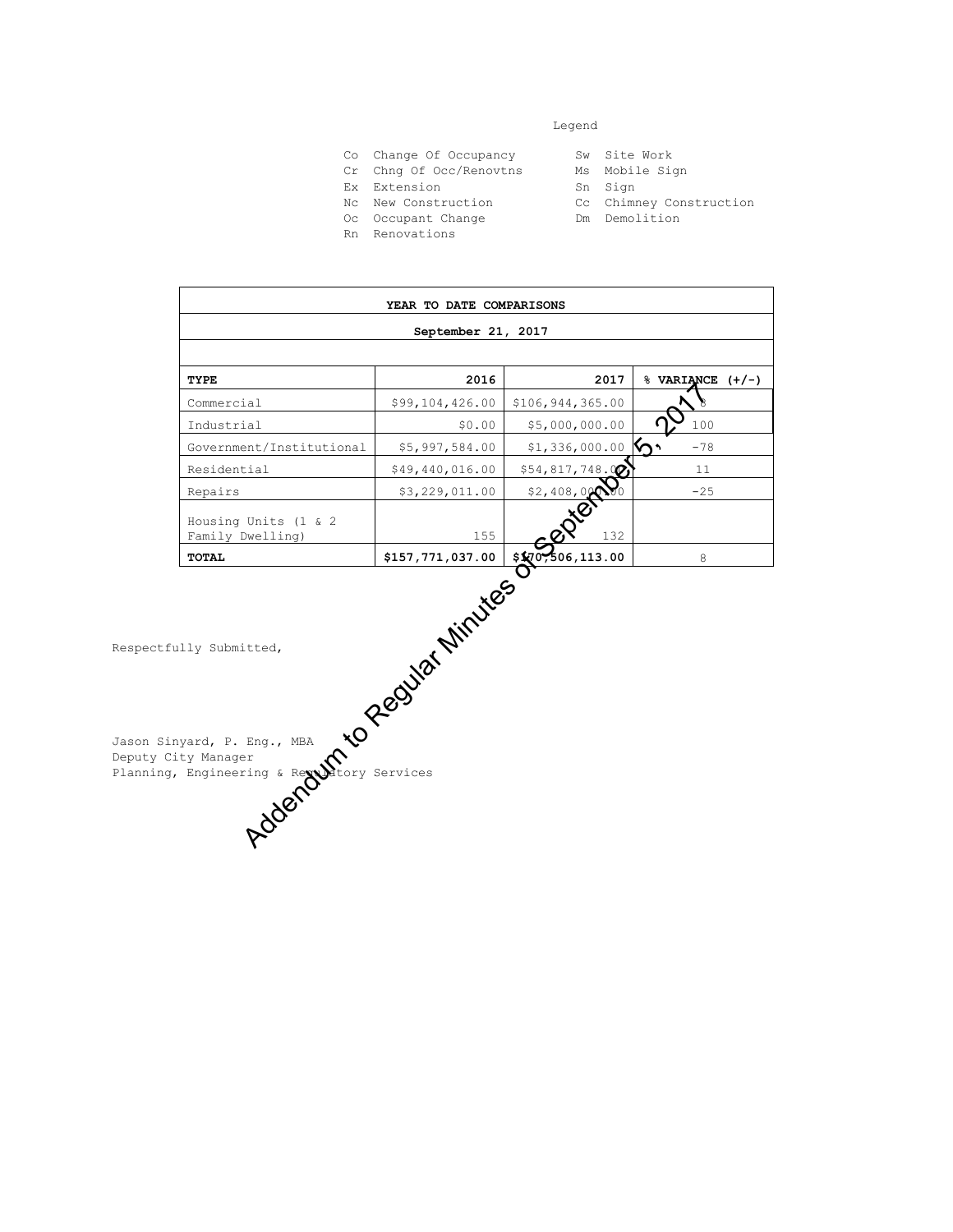# <span id="page-18-0"></span>MEMORANDUM





DEPARTMENT OF FINANCE CITY OF ST. JOHN'S PO BOX 908 ST. JOHN'S NL CANADA A1C 5M2 WWW.STJOHNS.CA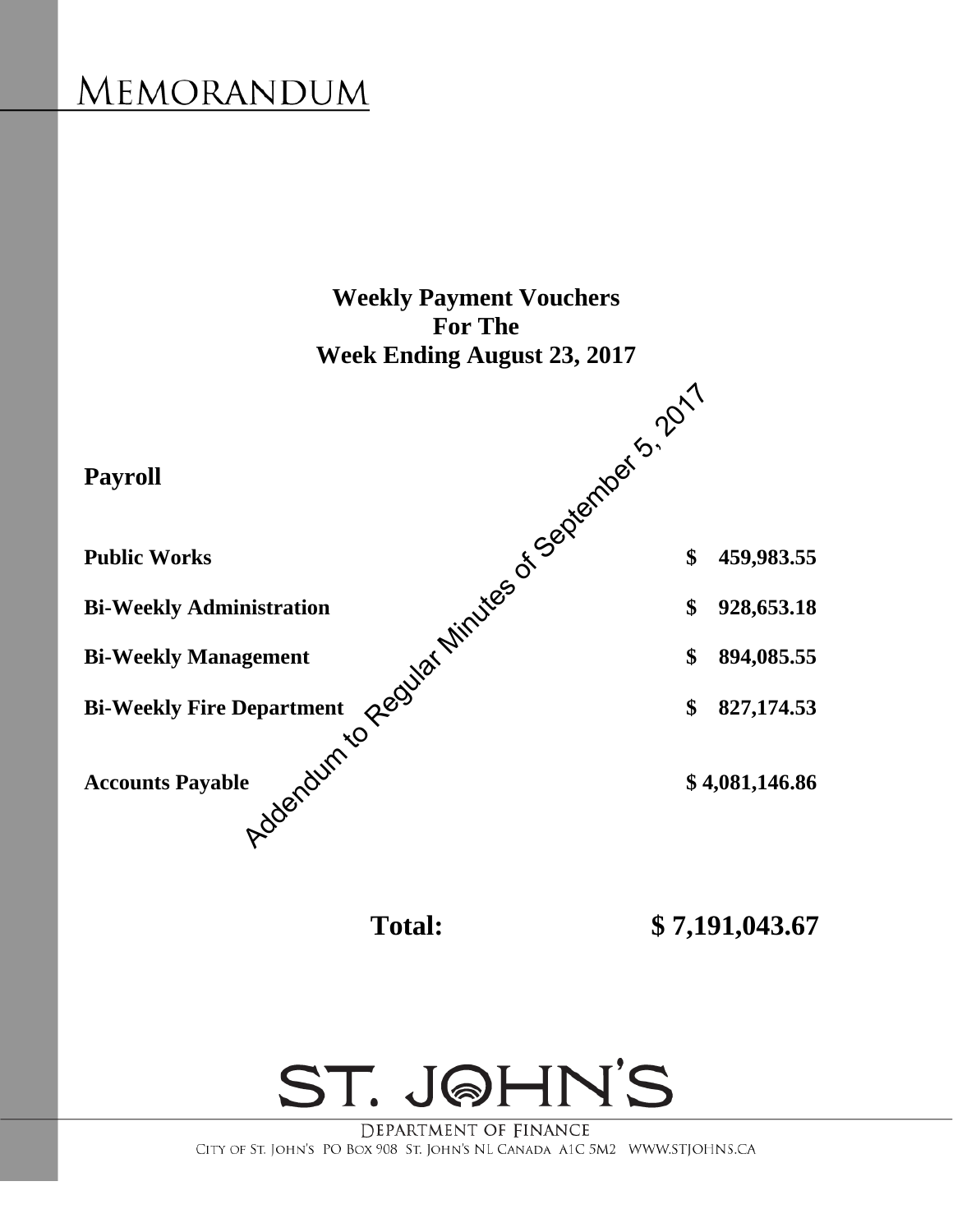| <b>NAME</b>                                                                                                                   | <b>CHEQUE #</b> | <b>DESCRIPTION</b>                   | <b>AMOUNT</b> |
|-------------------------------------------------------------------------------------------------------------------------------|-----------------|--------------------------------------|---------------|
| CITY OF ST. JOHN'S                                                                                                            | 112028          | REPLENISH PETTY CASH                 | 288.11        |
| <b>ANNETTE OLDFORD</b>                                                                                                        | 112029          | REIMBURSEMENT - PURCHASE OF SUPPLIES | 84.89         |
| NADINE MARTIN                                                                                                                 | 112030          | REIMBURSEMENT - PURCHASE OF SUPPLIES | 97.08         |
| AIR CANADA CARGO                                                                                                              | 112031          | SHIPMENT OF REPAIR PARTS             | 66.30         |
| PAUL O'LEARY                                                                                                                  | 112032          | PROFESSIONAL SERVICES                | 300.00        |
| TARGET MARKETING & COMMUNICATIONS INC.                                                                                        | 112033          | ADVERTISING                          | 3,442.53      |
| FLYNN CANADA LIMITED                                                                                                          | 112034          | PROFESSIONAL SERVICES                | 16,376.00     |
| CANCELLED                                                                                                                     | 112035          | CANCELLED                            | 0.00          |
| JOHN FOLEY & COLLEEN SHEA                                                                                                     | 112036          | REFUND OVERPAYMENT OF TAXES          | 1,242.65      |
| ANDREW E. MACDONALD                                                                                                           | 112037          | VOLUNTEER FIREMEN'S INSURANCE GOULDS | 7,194.00      |
| ACKLANDS-GRAINGER                                                                                                             | 112038          | <b>INDUSTRIAL SUPPLIES</b>           | 1,180.42      |
| THE WINDOW SHOP                                                                                                               | 112039          | <b>WINDOW REPAIR</b>                 | 1,794.01      |
| PAUL MURPHY CONSTRUCTION                                                                                                      | 112040          | REFUND SECURITY DEPOSIT              | 7,500.00      |
| CABOT AUTO GLASS & UPHOLSTERY                                                                                                 | 112041          | <b>CLEANING SERVICES</b>             | 230.00        |
| AVALON STEAMATIC LTD.                                                                                                         | 112042          | <b>CLEANING SERVICES</b>             | 747.50        |
| ROBERT BAIRD EQUIPMENT LTD.                                                                                                   | 112043          | RENTAL OF EQUIPINE                   | 5,233.60      |
| NEWFOUNDLAND EXCHEQUER ACCOUNT                                                                                                | 112044          | INCINERATION CONTGES                 | 310.50        |
| NEWFOUNDLAND EXCHEQUER ACCOUNT                                                                                                | 112045          | ANNUAL OPER FING FEES                | 165.60        |
| CHARTERED PROFESSIONAL ACCOUNTANTS OF CANADA                                                                                  | 112046          | SUBSCRIPTER RENEWAL                  | 264.50        |
| HAROLD SNOW & SONS                                                                                                            | 112047          | PROFESSONAL SERVICES                 | 1,704.82      |
| S & L ENTERPRISE                                                                                                              | 112048          | RENTA OF EQUIPMENT                   | 74,100.69     |
| ROYAL CANADIAN LEGION NEWFOUNDLAND & LAB. COMMAND                                                                             | 112049          | WBEATH                               | 89.25         |
| <b>CLASS C SOLUTIONS GROUP</b>                                                                                                | 112050          | <b>KOPAIR</b>                        | 1,188.65      |
| STAPLES THE BUSINESS DEPOT - STAVANGER DR                                                                                     | 112051          | $\sum$ Tationery & Office Supplies   | 249.10        |
| LEXISNEXIS CANADA INC.                                                                                                        | 112052 MM       | PUBLICATION                          | 395.54        |
| FGL SPORTS LTD.                                                                                                               |                 | <b>CLOTHING ALLOWANCE</b>            | 261.01        |
| CAMPBELL'S SHIPS SUPPLIES                                                                                                     |                 | <b>CLOTHING ALLOWANCE</b>            | 641.42        |
| <b>DAVE CARROLL</b>                                                                                                           |                 | <b>BAILIFF SERVICES</b>              | 346.50        |
| <b>INTEREX</b>                                                                                                                |                 | METAL/STEEL                          | 82.80         |
| WALMART 3196-ABERDEEN AVE.                                                                                                    |                 | MISCELLANEOUS SUPPLIES               | 45.63         |
| Address 11205-11205-11205-11205-11205-11205-11205-11205-11205-11205-11205-11205-11205-11205-11205-11205-11205-<br>SOBEY'S INC |                 | PET SUPPLIES                         | 2,015.79      |
| LE GABOTEUR                                                                                                                   |                 | <b>FRENCH PUBLICATIONS</b>           | 441.06        |
| BLUE WATER MARINE & EQUIPMENT                                                                                                 |                 | REPAIR PARTS                         | 402.50        |
| CALA                                                                                                                          |                 | PROFESSIONAL SERVICES                | 4,485.00      |
| NEWFOUNDLAND GLASS & SERVICE                                                                                                  |                 | <b>GLASS INSTALLATION</b>            | 376.91        |
| WM L CHAFE & SON LTD.                                                                                                         |                 | PARADE BOOT                          | 201.25        |
| CLEARWATER POOLS LTD.                                                                                                         |                 | POOL SUPPLIES                        | 1,286.46      |
| <b>CANADIAN RED CROSS</b>                                                                                                     | 112065          | <b>CPR RECERTIFICATION</b>           | 2,941.75      |
| PETER'S AUTO WORKS INC.                                                                                                       | 112066          | TOWING OF VEHICLES                   | 3,311.85      |
| CANADIAN TIRE CORP.-HEBRON WAY                                                                                                | 112067          | MISCELLANEOUS SUPPLIES               | 239.07        |
| CANADIAN TIRE CORP.-MERCHANT DR.                                                                                              | 112068          | MISCELLANEOUS SUPPLIES               | 503.42        |
| CANADIAN TIRE CORP.-KELSEY DR.                                                                                                | 112069          | MISCELLANEOUS SUPPLIES               | 89.01         |
| ENTERPRISE RENT A CAR                                                                                                         | 112070          | <b>RENTAL OF VEHICLES</b>            | 3,066.07      |
| ROYAL CANADIAN LEGION                                                                                                         | 112071          | CATERING SERVICES                    | 2,533.91      |
| BREAKWATER BOOKS LTD.                                                                                                         | 112072          | <b>BOOKS</b>                         | 448.50        |
| OMB PARTS & INDUSTRIAL INC.                                                                                                   | 112073          | <b>REPAIR PARTS</b>                  | 690.93        |
| ABSTRACT & AUXILIARY SERVICES                                                                                                 | 112074          | <b>TITLE SEARCH</b>                  | 1,415.00      |
| <b>EASTERN PROPANE</b>                                                                                                        | 112075          | <b>PROPANE</b>                       | 104.65        |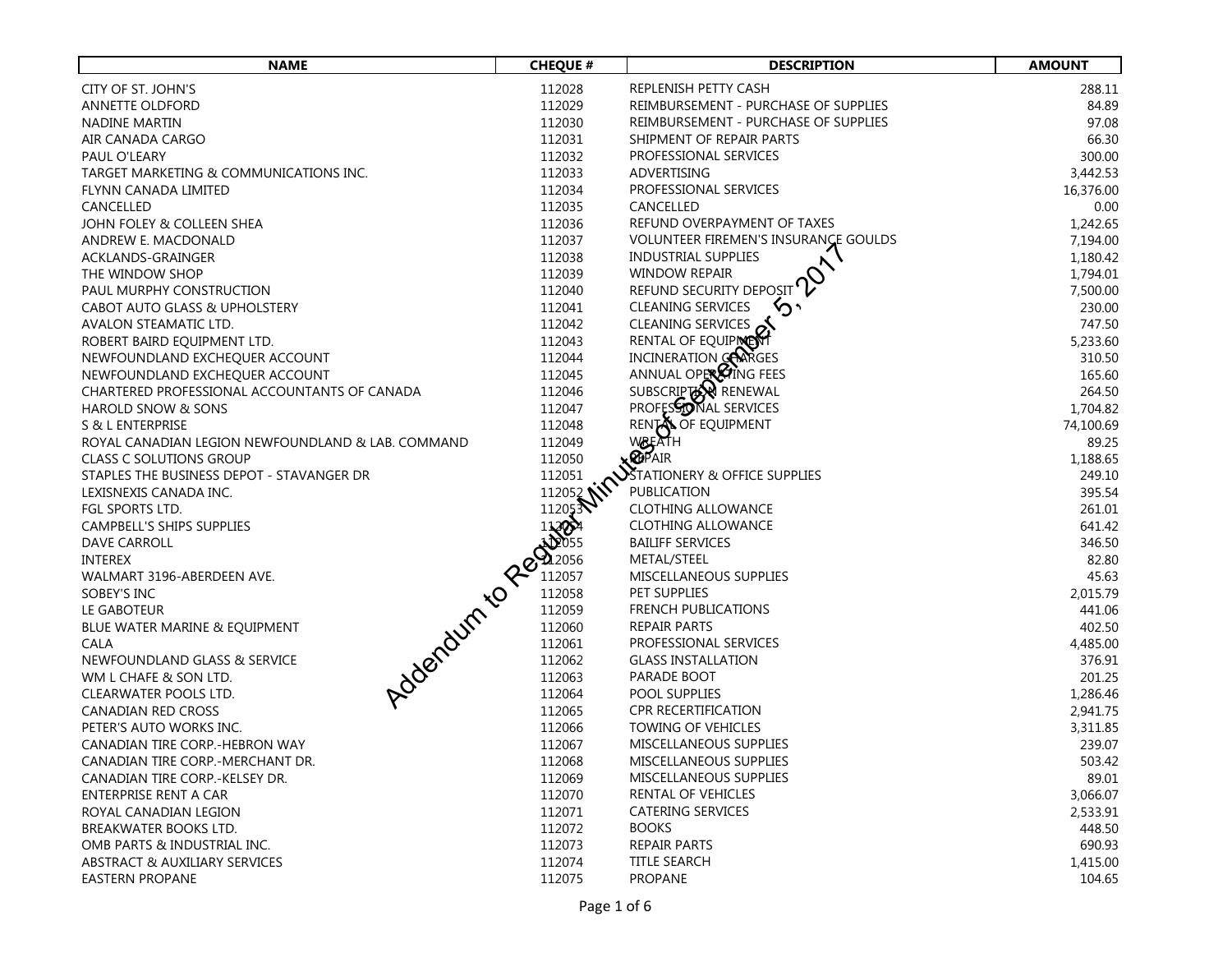| <b>NAME</b>                                  | <b>CHEQUE #</b>                                                                                                                                                                                                                          | <b>DESCRIPTION</b>                   | <b>AMOUNT</b> |
|----------------------------------------------|------------------------------------------------------------------------------------------------------------------------------------------------------------------------------------------------------------------------------------------|--------------------------------------|---------------|
| GUILLEVIN INTERNATIONAL CO.                  | 112076                                                                                                                                                                                                                                   | ELECTRICAL SUPPLIES                  | 172.66        |
| COMCOR ENVIRONMENTAL LTD                     | 112077                                                                                                                                                                                                                                   | PROFESSIONAL SERVICES                | 7,500.19      |
| BELL DISTRIBUTION INC.                       | 112078                                                                                                                                                                                                                                   | <b>CELL PHONES &amp; ACCESSORIES</b> | 80.49         |
| HISCOCK RENTALS & SALES INC.                 | 112079                                                                                                                                                                                                                                   | <b>HARDWARE SUPPLIES</b>             | 407.51        |
| HOLLAND NURSERIES LTD.                       | 112080                                                                                                                                                                                                                                   | <b>FLORAL ARRANGEMENT</b>            | 143.75        |
| TOTAL CANADA INC.                            | 112081                                                                                                                                                                                                                                   | <b>REPAIR PARTS</b>                  | 982.20        |
| <b>INFINITY CONSTRUCTION</b>                 | 112082                                                                                                                                                                                                                                   | <b>TOPSOIL</b>                       | 1,058.00      |
| CANADIAN STANDARDS ASSOCIATION               | 112083                                                                                                                                                                                                                                   | <b>PUBLICATIONS</b>                  | 125.35        |
| IRC NEWFOUNDLAND LTD.                        | 112084                                                                                                                                                                                                                                   | REPAIR PARTS                         | 21.56         |
| CH2M HILL                                    | 112085                                                                                                                                                                                                                                   | PROFESSIONAL SERVICES                | 10,249.08     |
| THE STEVENS COMPANY                          | 112086                                                                                                                                                                                                                                   | VETERINARY SUPPLIES                  | 58.94         |
| <b>IDEXX LABORATORIES</b>                    | 112087                                                                                                                                                                                                                                   | VETERINARY SUPPLIES                  | 1,593.11      |
| <b>E3 OFFICE FURNITURE</b>                   | 112088                                                                                                                                                                                                                                   | <b>STORAGE CABINETS</b>              | 687.70        |
| KANSTOR INC.                                 | 112089                                                                                                                                                                                                                                   | REPAIR PARTS                         | 370.44        |
| SAFETY FIRST-SFC LTD.                        | 112090                                                                                                                                                                                                                                   | PROFESSIONAL SERVICES                | 24,808.75     |
| MITCHELL FARMS INC                           | 112091                                                                                                                                                                                                                                   | <b>MULCH</b>                         | 805.00        |
| PETROFORMA INC.,                             | 112092                                                                                                                                                                                                                                   | <b>REPAIR PARTS</b>                  | 153.45        |
| STAPLES ADVANTAGE                            | 112093                                                                                                                                                                                                                                   | OFFICE SUPPERS                       | 8,427.48      |
| <b>MARK'S WORK WEARHOUSE</b>                 | 112094                                                                                                                                                                                                                                   | PROTECTIVE <b>ROTHING</b>            | 1,105.02      |
| MCDONALD'S HOME HARDWARE                     | 112095                                                                                                                                                                                                                                   | HARDWADE SUPPLIES                    | 17.81         |
| <b>DISTRIBUTION NOW</b>                      | 112096                                                                                                                                                                                                                                   | <b>REPARPARTS</b>                    | 448.09        |
| DR. JAMISEN MERCER                           | 112097                                                                                                                                                                                                                                   | MEDICAL EXAMINATION FEE              | 20.00         |
| DR. JEFF WHITE                               | 112098                                                                                                                                                                                                                                   | $\times$ Cedical examination fee     | 20.00         |
| KONICA MINOLTA BUSINESS SOLUTIONS CANADA LTD | 112099                                                                                                                                                                                                                                   | <b>NEASING OF PHOTOCOPIER</b>        | 152.97        |
| VECTOR MEDICAL CORPORATION                   | 112100 NV                                                                                                                                                                                                                                | PROFESSIONAL SERVICES                | 3,390.00      |
| FIRST CHOICE AUTO GLASS                      | 112101<br>112101 - 11201 - 11201 - 11202 - 11202 - 11202 - 11202 - 11202 - 11210 - 11210 - 11210 - 11210 - 11210 - 11210 - 11210 - 11210 - 11210 - 11210 - 11210 - 11210 - 11210 - 11210 - 11210 - 11210 - 11210 - 11210 - 11210 - 11210 | PROFESSIONAL SERVICES                | 264.50        |
| KARLY BARKER DESIGN AND PHOTOGRAPHY          |                                                                                                                                                                                                                                          | PROFESSIONAL SERVICES                | 450.00        |
| <b>ENGLOBE CORP</b>                          |                                                                                                                                                                                                                                          | PROFESSIONAL SERVICES                | 3,725.43      |
| ADVOCATE PRINTING                            |                                                                                                                                                                                                                                          | <b>OFFICE SUPPLIES</b>               | 1,987.20      |
| NEWFOUNDLAND BROADCASTING CO.                |                                                                                                                                                                                                                                          | ADVERTISING                          | 5,060.00      |
| PINCHIN LEBLANC ENV. LTD                     |                                                                                                                                                                                                                                          | PROFESSIONAL SERVICES                | 20,556.23     |
| ROYAL FREIGHTLINER LTD                       |                                                                                                                                                                                                                                          | <b>REPAIR PARTS</b>                  | 3,431.07      |
| ST. JOHN'S TRANSPORTATION COMMISSION         |                                                                                                                                                                                                                                          | <b>CHARTER SERVICES</b>              | 1,743.75      |
| SMITH STOCKLEY LTD.                          |                                                                                                                                                                                                                                          | PLUMBING SUPPLIES                    | 522.65        |
| STANLEY FLOWERS LTD.                         |                                                                                                                                                                                                                                          | <b>FLOWERS</b>                       | 22,253.81     |
| TRACTION DIV OF UAP                          |                                                                                                                                                                                                                                          | REPAIR PARTS                         | 2,454.03      |
| DR. WADE MERCER                              |                                                                                                                                                                                                                                          | MEDICAL EXAMINATION FEE              | 20.00         |
| <b>WONDERBOLT PRODUCTIONS</b>                | 112113                                                                                                                                                                                                                                   | ENTERTAINMENT                        | 517.50        |
| FERGUS BROWN-O'BYRNE - THE FREELS            | 112114                                                                                                                                                                                                                                   | PERFORMANCE FEE                      | 800.00        |
| DR. ESLIER AGUILAR                           | 112115                                                                                                                                                                                                                                   | MEDICAL EXAMINATION FEE              | 20.00         |
| DR. CYRIL RICHE                              | 112116                                                                                                                                                                                                                                   | MEDICAL EXAMINATION FEE              | 20.00         |
| INTERPRETING SERVICES OF NL INC.             | 112117                                                                                                                                                                                                                                   | PROFESSIONAL SERVICES                | 253.00        |
| DR. ANGELA REES                              | 112118                                                                                                                                                                                                                                   | MEDICAL EXAMINATION FEE              | 40.00         |
| <b>BARRY ROSS</b>                            | 112119                                                                                                                                                                                                                                   | PROFESSIONAL SERVICES                | 135.30        |
| SOBEYS ROPEWALK LANE                         | 112120                                                                                                                                                                                                                                   | MISCELLANEOUS SUPPLIES               | 323.42        |
| <b>JUSTIN WICKHAM</b>                        | 112121                                                                                                                                                                                                                                   | RECREATION PROGRAM REFUND            | 165.00        |
| SAUNDER'S BATH AND KITCHEN GALLERY           | 112122                                                                                                                                                                                                                                   | REFUND SECURITY DEPOSIT              | 2,000.00      |
| THE GREEN SIGN COMPANY                       | 112123                                                                                                                                                                                                                                   | SIGNAGE                              | 223.79        |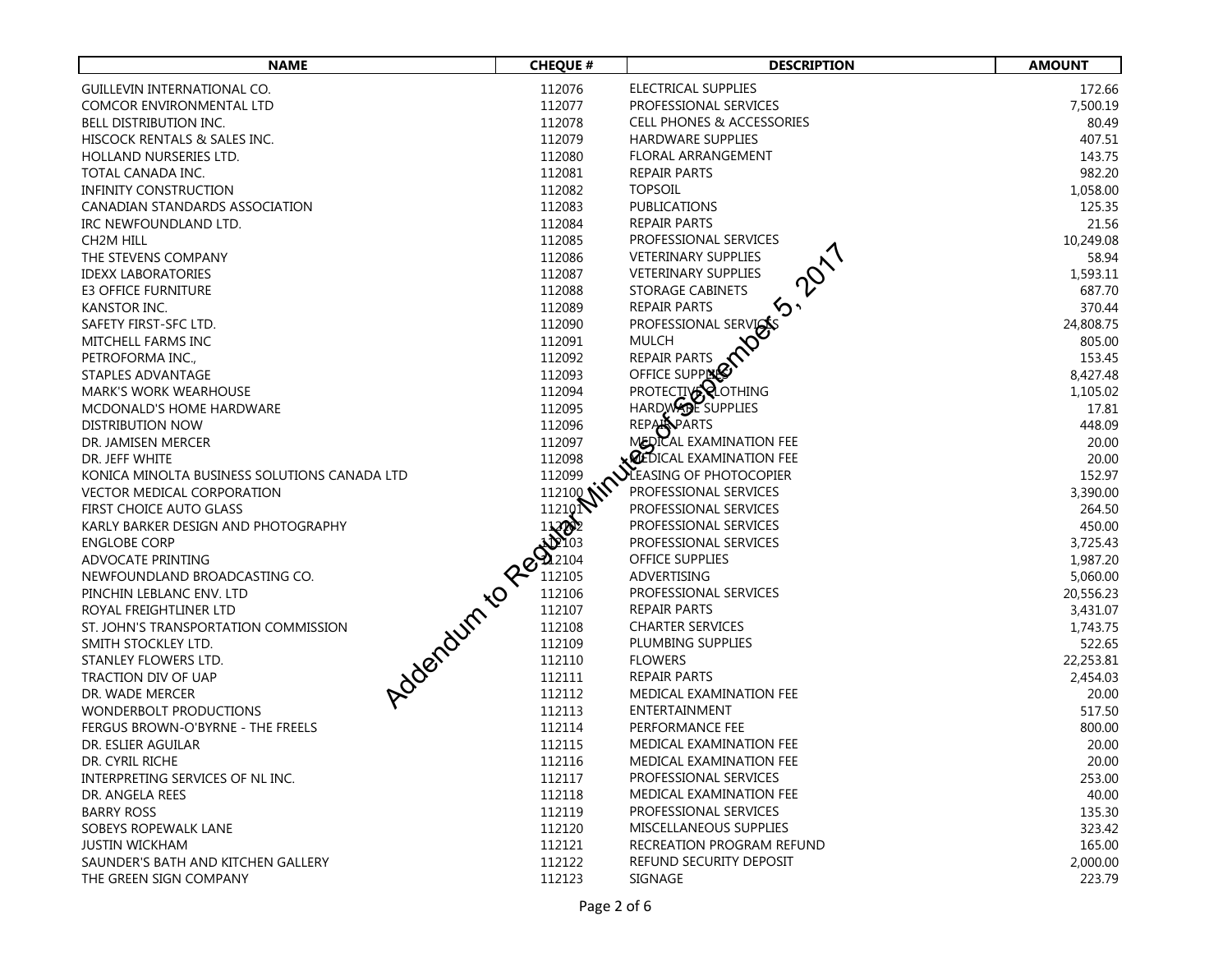| <b>NAME</b>                         | <b>CHEQUE #</b> | <b>DESCRIPTION</b>                 | <b>AMOUNT</b> |
|-------------------------------------|-----------------|------------------------------------|---------------|
| ETCHEGARY, JACK                     | 112124          | PERFORMANCE FEE                    | 800.00        |
| <b>TOM CONWAY</b>                   | 112125          | PERFORMANCE FEE                    | 400.00        |
| PROVINCIAL INVESTMENTS INC.         | 112126          | <b>COURIER SERVICES</b>            | 380.24        |
| <b>INTACT INSURANCE</b>             | 112127          | <b>LEGAL CLAIM</b>                 | 13,015.37     |
| NOVELTY ENGRAVERS PLUS INC.         | 112128          | <b>NAME PLATES</b>                 | 40.25         |
| DOREEN MOYST                        | 112129          | HONORARIUM                         | 100.00        |
| DANIELLE HAMEL                      | 112130          | PERFORMANCE FEE                    | 800.00        |
| <b>BEATRICE O'REILLY</b>            | 112131          | RECREATION PROGRAM REFUND          | 14.00         |
| OCEAN SCINECES CENTRE               | 112132          | SUMMER CAMP OUTING                 | 57.50         |
| <b>WESTERN UNIVERSITY</b>           | 112133          | LEADERSHIP PROGRAM                 | 4,900.00      |
| <b>MLR DEVLEOPMENTS</b>             | 112134          | REFUND SECURITY DEPOSIT            | 7,500.00      |
| <b>MARMARIS HOLDINGS INC.</b>       | 112135          | MEAL ALLOWANCES                    | 98.38         |
| <b>MELODIE KELLY</b>                | 112136          | REFUND SECURITY DEPOSIT'L          | 50.00         |
| ESTATE OF GERALD BUSH               | 112137          | REFUND SECURITY DEPOSITY           | 255.77        |
| <b>CORRINE POWER</b>                | 112138          |                                    | 51.00         |
| <b>WENDY READ</b>                   | 112139          | RECREATION PROGRAM REFUND          | 50.00         |
| <b>MERVIN MORRIS</b>                | 112140          | REFUND SECURITY DEPOSIT            | 1,500.00      |
| 62902 NFLD & LABRADOR LTD.          | 112141          | REFUND SECUCY DEPOSIT              | 7,500.00      |
| 10910 NEWFOUNDLAND INC.             | 112142          | REFUND SEX RITY DEPOSIT            | 7,500.00      |
| <b>DAVE OSMOND</b>                  | 112143          | COURT <b>OD</b> APPEAL REFUND      | 113.00        |
| <b>CARMEL WALSH</b>                 | 112144          | RECRECTION PROGRAM REFUND          | 10.00         |
| WELL PLC INC.                       | 112145          | COMPLIANCE LETTER REFUND           | 150.00        |
| <b>RUM RAGGED</b>                   | 112146          | <b>XCORECTER</b> FEE               | 800.00        |
| PYNN, LORNE                         | 112147          | SEMPLOYMENT RELATED EXPENSES       | 75.00         |
| FLEMING, SCOTT                      | 112148 MIR      | EMPLOYMENT RELATED EXPENSES        | 60.00         |
| WILLIAMSON, HELEN                   |                 | OHN CERTIFICATION                  | 776.25        |
| LETTO, LORI                         | 2008/07/11 2145 | <b>EMPLOYMENT RELATED EXPENSES</b> | 59.86         |
| <b>KEATS, DWAYNE</b>                |                 | <b>VEHICLE BUSINESS INSURANCE</b>  | 194.35        |
| COOPER, LYNN                        |                 | <b>EMPLOYMENT RELATED EXPENSES</b> | 69.85         |
| PHILIP JANES                        |                 | VEHICLE BUSINESS INSURANCE         | 44.85         |
| ERICA MCCARTHY                      |                 | <b>TUITION</b>                     | 126.01        |
| <b>MARIA CALLAHAN</b>               |                 | AHWG BREAKFAST MEETING             | 26.76         |
| LIAM WARREN                         |                 | <b>CLOTHING ALLOWANCE</b>          | 67.85         |
| PENNECON ENERGY INDUSTRIAL SERVICES |                 | PROFESSIONAL SERVICES              | 6,649.30      |
| <b>GAGNE SPORTS</b>                 |                 | <b>RECREATION SUPPLIES</b>         | 17,851.02     |
| IMP SOLUTIONS                       |                 | SOFTWARE RENEWAL                   | 26,261.40     |
| SHIFT PEOPLE DEVELOPMENT            |                 | PROFESSIONAL SERVICES              | 690.00        |
| MIAO'S SOD FARM INC                 | 112161          | SOD.                               | 2,859.36      |
| AFFINITY COUNCELLING & MEDIATION    | 112162          | PROFESSIONAL SERVICES              | 200.00        |
| PAUL NOLAN ELECTRICAL LTD.          | 112163          | PROFESSIONAL SERVICES              | 40,159.44     |
| STANLEY FLOWERS LTD.                | 112164          | <b>FLOWERS</b>                     | 11,126.91     |
| MICHELLE T. BARRY & LAURA CARROLL   | 112165          | <b>LEGAL CLAIM</b>                 | 1,600.00      |
| <b>INFINITY CONSTRUCTION</b>        | 112166          | PROGRESS PAYMENT                   | 304,830.99    |
| <b>BURSEY CLEANERS LIMITED</b>      | EFT000000001814 | JANITORIAL SERVICES                | 41,691.16     |
| MCLOUGHLAN SUPPLIES LTD.            | EFT000000001815 | ELECTRICAL SUPPLIES                | 2,668.53      |
| NEWFOUNDLAND POWER                  | EFT000000001816 | ELECTRICAL SERVICES                | 3,404.31      |
| PARTS FOR TRUCKS INC.               | EFT000000001817 | <b>REPAIR PARTS</b>                | 3,166.89      |
| PINNACLE OFFICE SOLUTIONS LTD       | EFT000000001818 | <b>PHOTOCOPIES</b>                 | 150.21        |
|                                     |                 |                                    |               |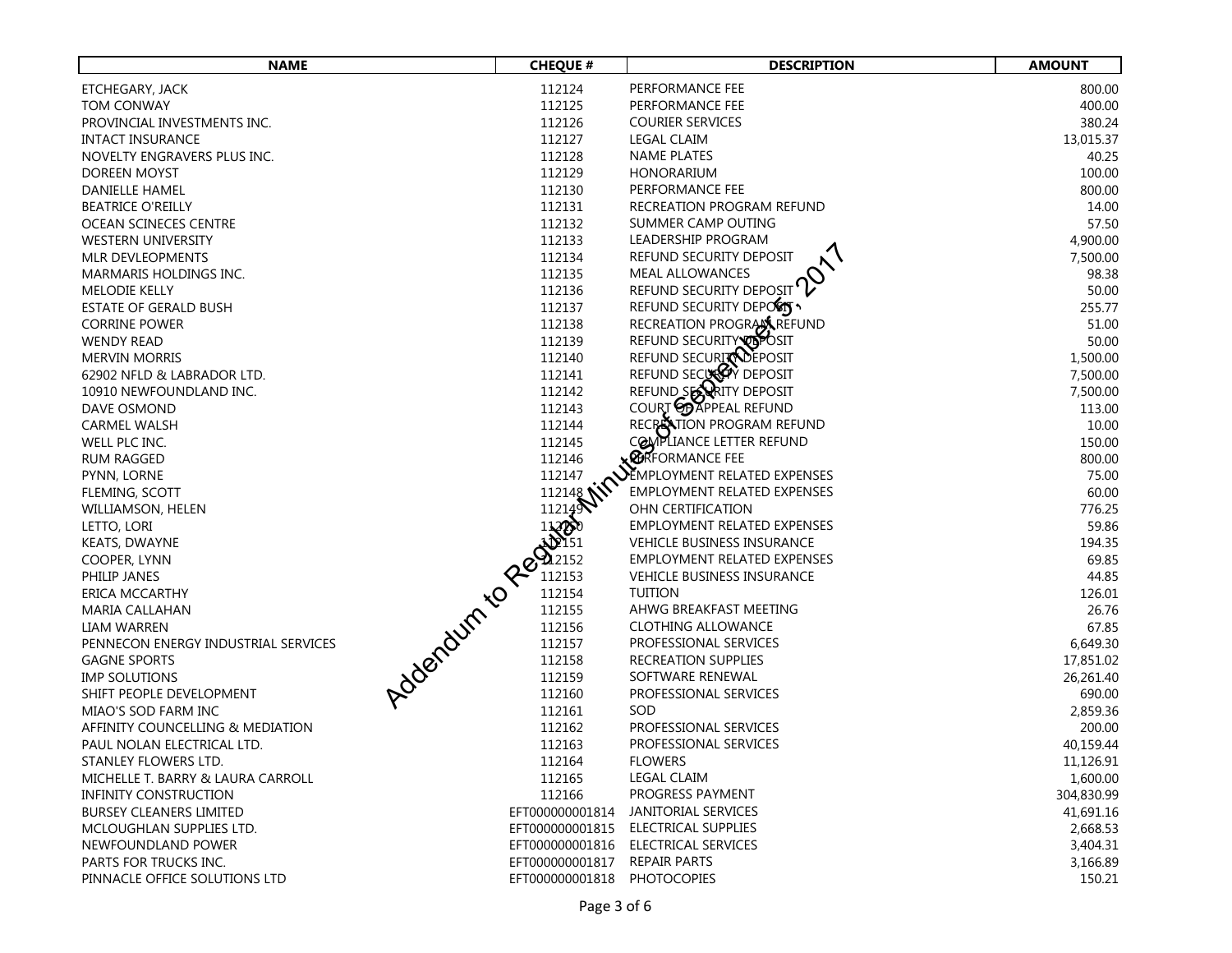| <b>NAME</b>                                 | <b>CHEQUE #</b>              | <b>DESCRIPTION</b>                             | <b>AMOUNT</b> |
|---------------------------------------------|------------------------------|------------------------------------------------|---------------|
| SCOTT WINSOR ENTERPRISES INC.,              | EFT000000001819              | REMOVAL OF GARBAGE & DEBRIS                    | 43,116.61     |
| <b>GORDON BARNES</b>                        | EFT000000001820              | PROFESSIONAL SERVICES                          | 2,400.00      |
| MCLOUGHLAN SUPPLIES LTD.                    | EFT000000001821              | ELECTRICAL SUPPLIES                            | 1,796.56      |
| NEWFOUNDLAND POWER                          | EFT000000001822              | ELECTRICAL SERVICES                            | 84,459.55     |
| ORKIN CANADA                                | EFT000000001823              | PEST CONTROL                                   | 458.30        |
| TYCO INTEGRATED SECURITY CANADA, INC.       | EFT000000001824              | SECURITY SERVICES                              | 566.09        |
| DESJARDINS FINANCIAL SECURITY               | EFT000000001825              | PAYROLL DEDUCTIONS                             | 1,902.00      |
| MCINNES COOPER                              | EFT000000001826              | PROFESSIONAL SERVICES                          | 3,887.00      |
| <b>EMCO SUPPLY</b>                          | EFT000000001827              | <b>REPAIR PARTS</b>                            | 4,124.50      |
| PUBLIC SERVICE CREDIT UNION                 | EFT000000001828              | PAYROLL DEDUCTIONS                             | 4,051.42      |
| SERVICEMASTER CONTRACT SERVICE              | EFT000000001829              | <b>CLEANING SERVICES</b>                       | 1,863.00      |
| CROWN CONTRACTING INC.,                     | EFT000000001830              | PROFESSIONAL SERVICES                          | 316.25        |
| ASHFORD SALES LTD.                          | EFT000000001831              | <b>REPAIR PARTS</b>                            | 51.69         |
| ATLANTIC OFFSHORE MEDICAL SERV              | EFT000000001832              | MEDICAL SERVICES                               | 3,441.00      |
| ATLANTIC PURIFICATION SYSTEM LTD            | EFT000000001833              |                                                | 5,107.51      |
| RDM INDUSTRIAL LTD.                         | EFT000000001834              | WATER PURIFICATION SUPPLIES                    | 511.82        |
| <b>GRANT THORNTON</b>                       | EFT000000001835              | PROFESSIONAL SERVICES                          | 9,228.75      |
| BATTLEFIELD EQUIPMENT RENTALS               | EFT000000001836              | RENTAL OF EQUIPMENT                            | 97,247.15     |
| TOWN OF CONCEPTION BAY SOUTH                | EFT000000001837              | GARBAGE <b>ANLECTION</b>                       | 250.00        |
| SMS EQUIPMENT                               | EFT000000001838              | REPAIR PORTS                                   | 694.61        |
| <b>CABOT PEST CONTROL</b>                   | EFT000000001839              |                                                | 616.98        |
| <b>DULUX PAINTS</b>                         | EFT000000001840              | PEST ONTROL                                    | 1,006.25      |
| PIK-FAST EXPRESS INC.                       | EFT000000001841 X TLED WATER |                                                | 49.00         |
| ROCKWATER PROFESSIONAL PRODUCT              | EFT000000000184 EHEMICALS    |                                                | 2,370.50      |
| STANTEC CONSULTING LTD. (SCL)               | EFT00000000                  | PROFESSIONAL SERVICES                          | 2,582.33      |
| <b>BLACK &amp; MCDONALD LIMITED</b>         | EFT000000000344              | PROFESSIONAL SERVICES                          | 1,316.44      |
| PRINT & SIGN SHOP                           | EFT000000001845              | SIGNAGE                                        | 1,840.01      |
| OVERHEAD DOORS NFLD LTD                     | EFT000000001846              | REPAIRS TO DOORS                               | 621.00        |
| BRENKIR INDUSTRIAL SUPPLIES                 | EFOD000001847                | PROTECTIVE CLOTHING                            | 106.66        |
| SPECTRUM INVESTIGATION & SECURITY 1998 LTD. | <b>CH000000001848</b>        | SECURITY SERVICES                              | 21,991.68     |
| ATLANTIC TRAILER & EQUIPMENT                | <b>NO EFT000000001849</b>    | <b>REPAIR PARTS</b>                            | 310.43        |
| <b>LEVITT SAFETY</b>                        | EFT000000001850              | <b>SAFETY SUPPLIES</b>                         | 1,524.00      |
| CABOT BUSINESS FORMS AND PROMOTIONS         | EFT000000001851              | OFFICE SUPPLIES                                | 2,018.25      |
| CANADIAN CORPS COMMISSIONAIRES              | EFT000000001852              | SECURITY SERVICES                              | 30,534.43     |
| AIR LIQUIDE CANADA INC.                     |                              | EFT000000001853 CHEMICALS AND WELDING PRODUCTS | 2,044.41      |
| Jobandum<br>COASTAL DOOR & FRAME LTD        | EFT000000001854              | DOORS/FRAMES                                   | 700.35        |
| LAT49 ARCHITECTURE INC.                     | EFT000000001855              | PROFESSIONAL SERVICES                          | 21,081.57     |
| MAC TOOLS                                   | EFT000000001856              | <b>TOOLS</b>                                   | 762.64        |
| KENT                                        | EFT000000001857              | <b>BUILDING SUPPLIES</b>                       | 448.83        |
| RENTOKIL PEST CONTROL                       | EFT000000001858              | PEST CONTROL                                   | 20,659.60     |
| DULUX PAINTS                                | EFT000000001859              | <b>PAINT SUPPLIES</b>                          | 217.18        |
| COLONIAL GARAGE & DIST. LTD.                | EFT000000001860              | <b>AUTO PARTS</b>                              | 4,978.87      |
| MAXXAM ANALYTICS INC.,                      | EFT000000001861              | WATER PURIFICATION SUPPLIES                    | 607.20        |
| JAMES G CRAWFORD LTD.                       | EFT000000001862              | PLUMBING SUPPLIES                              | 304.22        |
| NEWFOUND CABS                               | EFT000000001863              | <b>TRANSPORTATION SERVICES</b>                 | 527.42        |
| <b>CURTIS DAWE</b>                          | EFT000000001864              | PROFESSIONAL SERVICES                          | 64,055.75     |
| <b>KENDALL ENGINEERING LIMITED</b>          | EFT000000001865              | PROFESSIONAL SERVICES                          | 2,442.17      |
| DICKS & COMPANY LIMITED                     | EFT000000001866              | <b>OFFICE SUPPLIES</b>                         | 2,394.28      |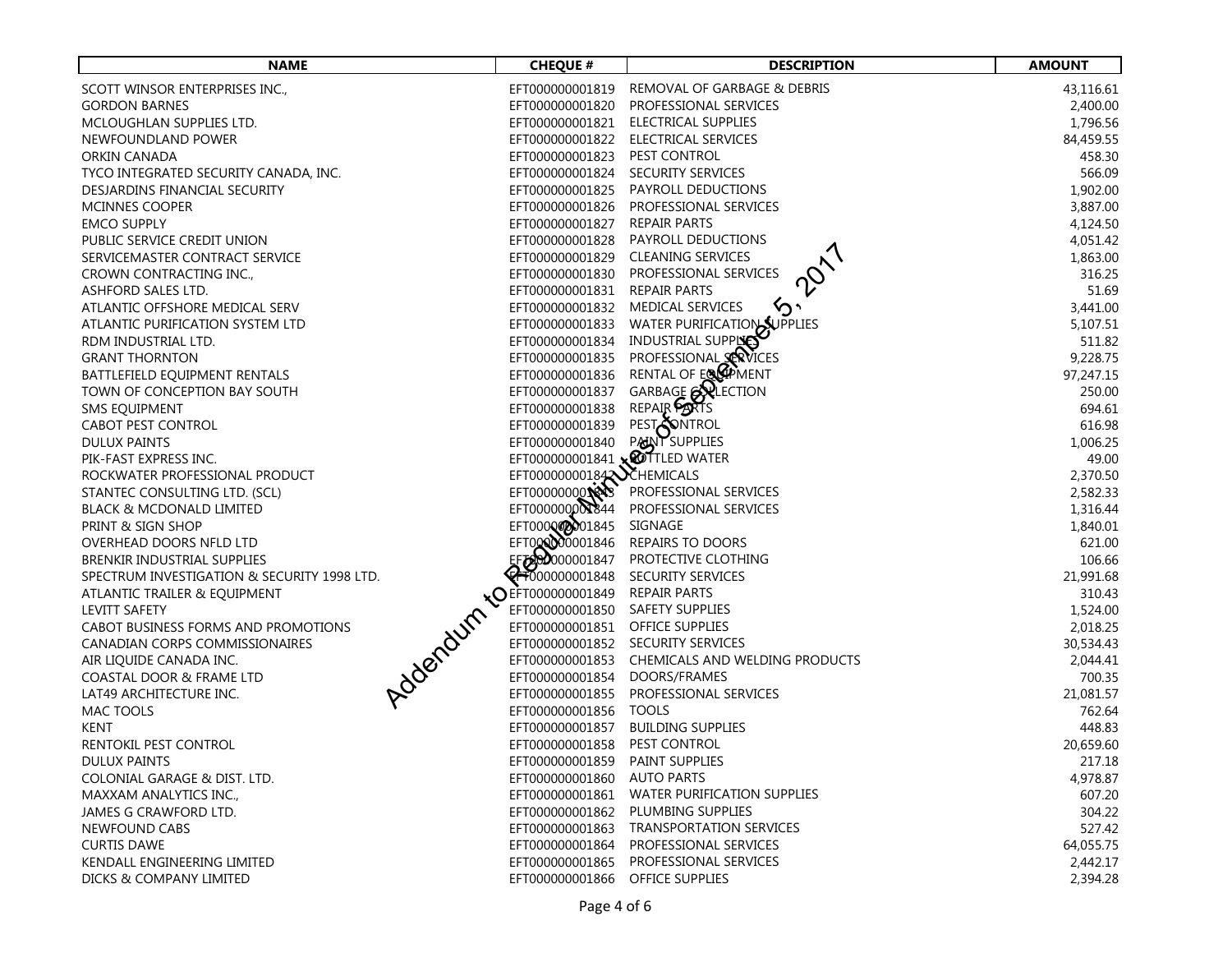| <b>NAME</b>                                        | <b>CHEQUE #</b>                               | <b>DESCRIPTION</b>                     | <b>AMOUNT</b> |
|----------------------------------------------------|-----------------------------------------------|----------------------------------------|---------------|
| MIC MAC FIRE & SAFETY SOURCE                       | EFT000000001867                               | <b>REPAIR PARTS</b>                    | 1,265.00      |
| <b>MADSEN POWER SYSTEMS</b>                        | EFT000000001868                               | <b>REPAIR PARTS</b>                    | 53.97         |
| HITECH COMMUNICATIONS LIMITED                      | EFT000000001869                               | REPAIRS TO EQUIPMENT                   | 14,729.20     |
| REEFER REPAIR SERVICES (2015) LIMITED              | EFT000000001870                               | <b>REPAIR PARTS</b>                    | 188.60        |
| DOMINION RECYCLING LTD.                            | EFT000000001871                               | PIPE                                   | 2,063.25      |
| THYSSENKRUPP ELEVATOR                              | EFT000000001872                               | ELEVATOR MAINTENANCE                   | 563.50        |
| EASTERN MEDICAL SUPPLIES                           | EFT000000001873                               | <b>MEDICAL SUPPLIES</b>                | 138.00        |
| ENVIROMED ANALYTICAL INC.                          | EFT000000001874                               | REPAIR PARTS AND LABOUR                | 214.13        |
| DOMINION STORE 935                                 | EFT000000001875                               | MISCELLANEOUS SUPPLIES                 | 369.61        |
| <b>EMERGENCY REPAIR LIMITED</b>                    |                                               | EFT000000001876 AUTO PARTS AND LABOUR  | 11,161.85     |
| PRINCESS AUTO                                      | EFT000000001877                               | MISCELLANEOUS ITEMS                    | 1,158.57      |
| <b>QUALITY CLASSROOMS</b>                          | EFT000000001878                               | SUPPLIES - RECREATION PROCRAMS         | 95.75         |
| PROVINCIAL FENCE PRODUCTS                          | EFT000000001879                               | FENCING MATERIALS                      | 345.00        |
| HARRIS & ROOME SUPPLY LIMITED                      | EFT000000001880                               | ELECTRICAL SUPPLIES                    | 2,428.38      |
| HARVEY & COMPANY LIMITED                           | EFT000000001881                               | <b>REPAIR PARTS</b>                    | 30,346.41     |
| NEWMAN'S CLEANING LTD.                             | EFT000000001882                               | CLEANING SERVICE                       | 24,495.00     |
| BRENNTAG CANADA INC                                | EFT000000001883                               | <b>CHLORINE</b>                        | 53,144.89     |
| HOLDEN'S TRANSPORT LTD.                            | EFT000000001884                               | RENTAL OF EQUIPMENT                    | 431.25        |
| HONDA ONE                                          | EFT000000001885                               | REPAIR PARTY                           | 234.17        |
| SOURCE ATLANTIC INDUSTRIAL DISTRIBUTION            | EFT000000001886                               | REPAIR PATS                            | 2,419.03      |
| UNIVAR CANADA                                      | EFT000000001887                               |                                        | 4,078.82      |
| RESCUE 7 INC.,                                     | EFT000000001888                               | CHEMISALS<br>RECREATIONAL SUPPLIES     | 2,145.90      |
| PENNECON ENERGY TECHNICAL SERVICE                  |                                               | EFT000000001889 x @OFESSIONAL SERVICES | 1,292.75      |
| IMPRINT SPECIALTY PROMOTIONS LTD                   |                                               | EFT00000000189 NPROMOTIONAL ITEMS      | 929.42        |
| <b>ISLAND HOSE &amp; FITTINGS LTD</b>              | EFT000000000                                  | <b>INDUSTRIAL SUPPLIES</b>             | 32.03         |
| KAVANAGH & ASSOCIATES                              | EFT000000000392                               | PROFESSIONAL SERVICES                  | 87,848.50     |
| THE CARPET FACTORY SUPERSTORE                      | EFT000000001893                               | PROFESSIONAL SERVICES                  | 184.00        |
| REXEL CANADA ELECTRICAL INC.,                      | EFT000000001894                               | REPAIR PARTS                           | 114.95        |
| JJ MACKAY CANADA LTD.                              | EFORD000001895                                | PARKING METER KEYS                     | 11,406.64     |
| MIKAN INC.                                         | $\bigoplus$ 000000001896                      | LABORATORY SUPPLIES                    | 194.01        |
| CUTTING EDGE LAWN CARE INC.,                       | <b>NO EFT000000001897</b>                     | PROFESSIONAL SERVICES                  | 17,020.00     |
| SUMMIT PLUMBING & HEATING LTD.                     | EFT000000001898                               | PROFESSIONAL SERVICES                  | 11,781.19     |
| PRINTERS PLUS                                      | EFT000000001899                               | <b>TONER CARTRIDGES</b>                | 1,783.14      |
| NU-WAY EQUIPMENT RENTALS                           | EFT000000001900                               | RENTAL OF EQUIPMENT                    | 2,300.00      |
| Jobenburn,<br>NEWFOUND DISPOSAL SYSTEMS LTD.       | EFT000000001901                               | DISPOSAL SERVICES                      | 44,255.91     |
| NEWFOUNDLAND DISTRIBUTORS LTD.                     | EFT000000001902                               | INDUSTRIAL SUPPLIES                    | 2,459.81      |
| NL KUBOTA LIMITED                                  | EFT000000001903                               | <b>REPAIR PARTS</b>                    | 5,455.81      |
| NORTH ATLANTIC PETROLEUM                           | EFT000000001904                               | PETROLEUM PRODUCTS                     | 61,282.02     |
| PENNECON ENERGY HYDRAULIC SYSTEMS                  | EFT000000001905                               | <b>REPAIR PARTS</b>                    | 1,969.03      |
| PBA INDUSTRIAL SUPPLIES LTD.                       | EFT000000001906                               | <b>INDUSTRIAL SUPPLIES</b>             | 55.64         |
| ARIVA                                              |                                               | EFT000000001907 PAPER PRODUCTS         | 3,567.88      |
| <b>GCR TIRE CENTRE</b>                             | EFT000000001908                               | <b>TIRES</b>                           | 2,014.28      |
| K & D PRATT LTD.                                   | EFT000000001909                               | REPAIR PARTS AND CHEMICALS             | 1,658.07      |
| PROFESSIONAL UNIFORMS & MATS INC.                  | EFT000000001910                               | PROTECTIVE CLOTHING                    | 7,061.72      |
| REPROGRAPHICS LTD.                                 |                                               | EFT000000001911 TONER CARTRIDGES       | 52.22         |
| RIDEOUT TOOL & MACHINE INC.<br>NAPA ST. JOHN'S 371 | EFT000000001912<br>EFT000000001913 AUTO PARTS | <b>TOOLS</b>                           | 1,624.37      |
|                                                    |                                               |                                        | 65.30         |
| TRANSCONTINENTAL NEWFOUNDLAND & LABRADOR DIV.      | EFT000000001914 POSTCARDS                     |                                        | 717.21        |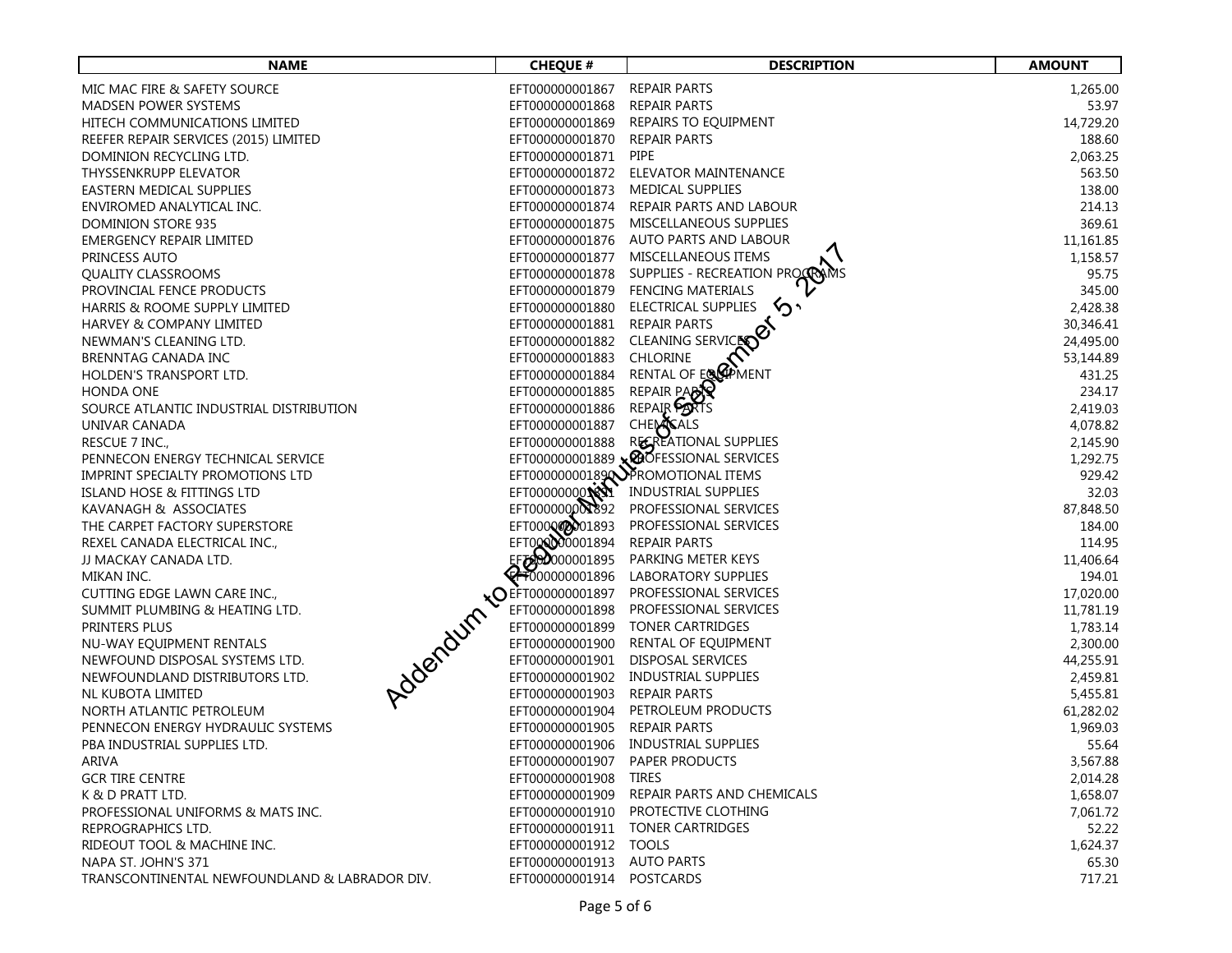| <b>NAME</b>                          | <b>CHEQUE #</b>              | <b>DESCRIPTION</b>                                 | <b>AMOUNT</b>             |
|--------------------------------------|------------------------------|----------------------------------------------------|---------------------------|
| S & S SUPPLY LTD. CROSSTOWN RENTALS  | EFT000000001915 REPAIR PARTS |                                                    | 5,196.10                  |
| ST. JOHN'S PORT AUTHORITY            |                              | EFT0000000001916 RENTAL OF SANITARY SEWER EASEMENT | 6,113.40                  |
| <b>BIG ERICS INC</b>                 | EFT000000001917              | <b>SANITARY SUPPLIES</b>                           | 1,001.08                  |
| SANSOM EQUIPMENT LTD.                | EFT000000001918              | <b>REPAIR PARTS</b>                                | 1,789.75                  |
| SMITH'S HOME CENTRE LIMITED          | EFT000000001919              | <b>HARDWARE SUPPLIES</b>                           | 114.40                    |
| SUPERIOR PROPANE INC.                | EFT000000001920              | <b>PROPANE</b>                                     | 180.83                    |
| TULKS GLASS & KEY SHOP LTD.          | EFT000000001921              | PROFESSIONAL SERVICES                              | 32.20                     |
| WATERWORKS SUPPLIES DIV OF EMCO LTD  | EFT000000001922              | <b>REPAIR PARTS</b>                                | 17,895.85                 |
| WESCO DISTRIBUTION CANADA INC.       | EFT000000001923              | <b>REPAIR PARTS</b>                                | 8,916.82                  |
| A HOLDING PLACE                      | EFT000000001924              | PROFESSIONAL SERVICES                              | 488.75                    |
| MCDONALD, HEATHER                    | EFT000000001925              | HEARINGS AT RESIDENTIAL TENANCIES BOARD            | 40.00                     |
| <b>COFFEY, DEREK</b>                 | EFT000000001926              | <b>TRAVEL ADVANCE</b>                              | 512.73                    |
| <b>KRISTA WALSH</b>                  | EFT000000001927              | SD CARDS FOR CAMERA                                | 58.61                     |
| <b>LISA BENNETT</b>                  |                              | EFT000000001928 VEHICLE BUSINESS INSURGNCE         | 320.85                    |
| <b>FUTURA WORK WEAR</b>              | EFT000000001929              | PROTECTIVE CLOTHING                                | 4,812.75                  |
| <b>ARMTEC LP</b>                     | EFT000000001930              | <b>REPAIR PARTS</b>                                | 4,282.14                  |
| <b>FIRST GENERAL</b>                 | EFT000000001931              | PROFESSIONAL SERVICES                              | 5,744.25                  |
| <b>HANLON SERVICES</b>               | EFT000000001932              | PROFESSIONAL CERVICES                              | 287.50                    |
| <b>DULUX PAINTS</b>                  |                              | PAINT SUPARS                                       | 116.39                    |
| CROWN CONTRACTING INC.,              |                              | PROGRESS PAYMENT                                   | 26,863.83                 |
| MERCER'S PAVING INCORPORATED         |                              | PROGRESS PAYMENT                                   | 44,999.32                 |
| CAN-AM PLATFORMS & CONSTRUCTION LTD. |                              | PROGRESS PAYMENT                                   | 97,879.95                 |
| SAUNDERS EQUIPMENT LIMITED           |                              |                                                    | 2,189,878.65              |
|                                      |                              |                                                    | Total: \$<br>4,081,146.86 |
|                                      |                              |                                                    |                           |
|                                      |                              |                                                    |                           |
|                                      |                              |                                                    |                           |
|                                      |                              |                                                    |                           |
|                                      |                              |                                                    |                           |
|                                      |                              |                                                    |                           |
|                                      |                              |                                                    |                           |
|                                      |                              |                                                    |                           |
|                                      |                              |                                                    |                           |
|                                      |                              |                                                    |                           |
|                                      |                              |                                                    |                           |
|                                      |                              |                                                    |                           |
| VOCABAL RECORD MARY                  |                              |                                                    |                           |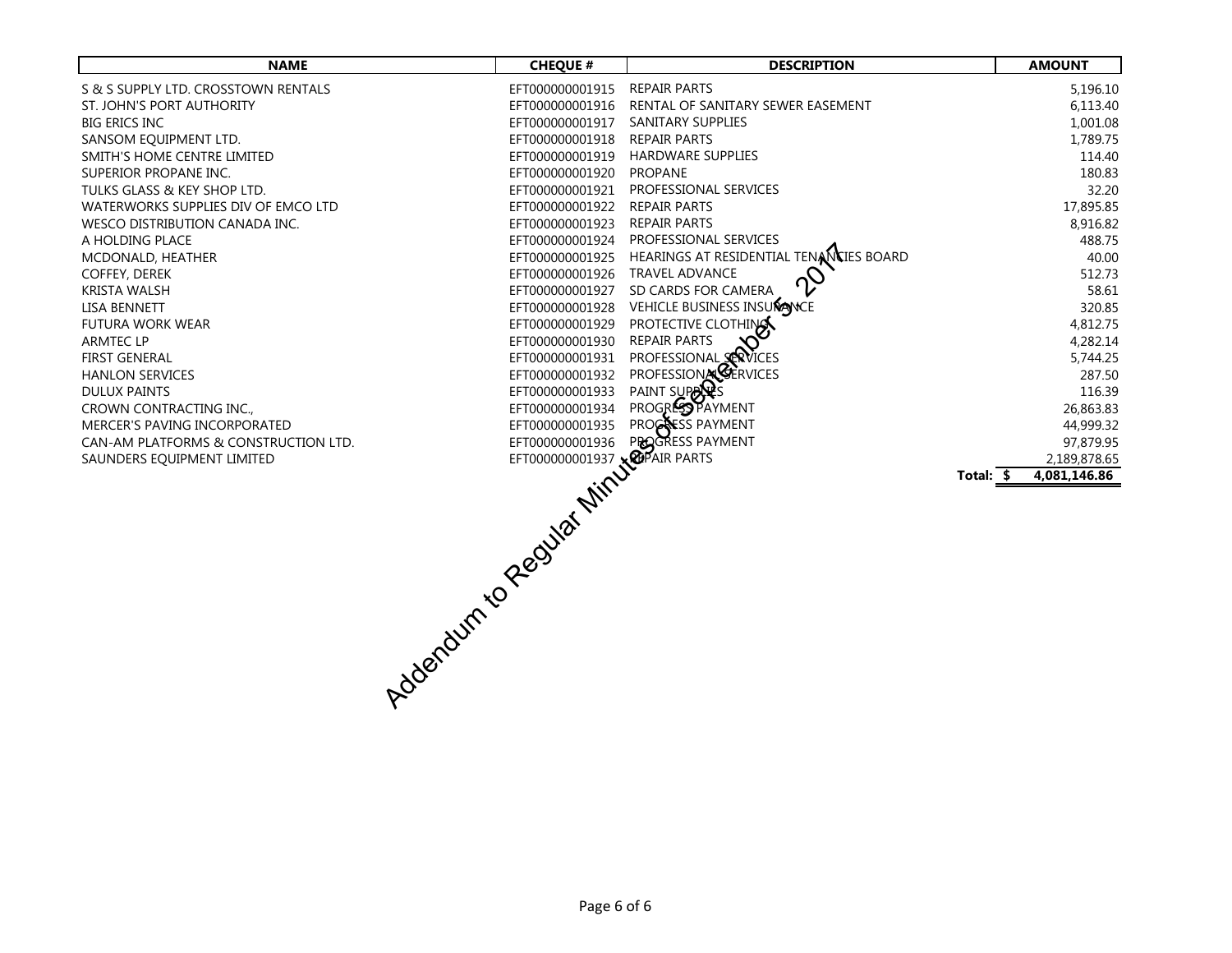

ST. JOHN'S

DEPARTMENT OF FINANCE CITY OF ST. JOHN'S PO BOX 908 ST. JOHN'S NL CANADA A1C 5M2 WWW.STJOHNS.CA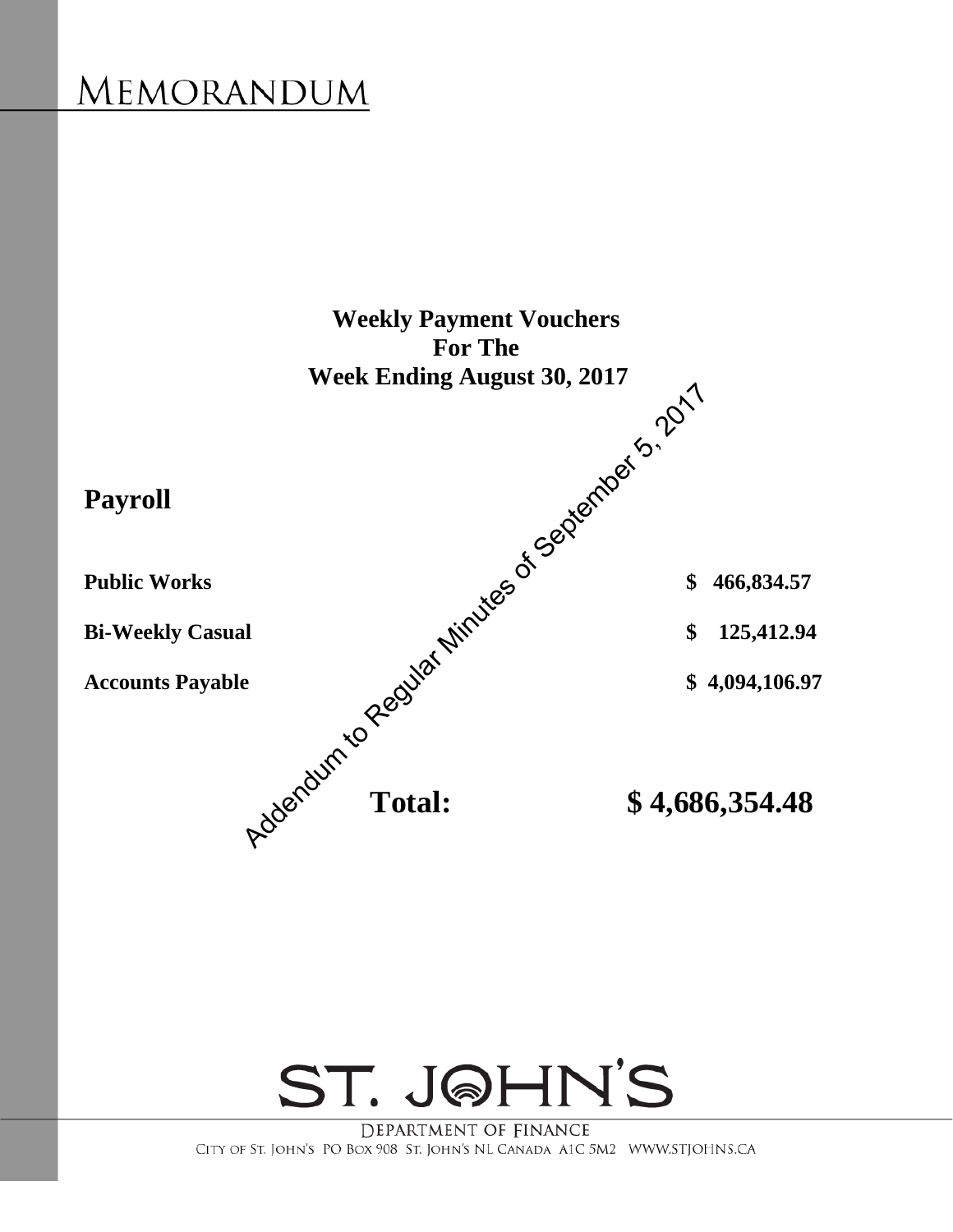| <b>NAME</b>                                          | <b>CHEQUE #</b>  | <b>DESCRIPTION</b>                                  | <b>AMOUNT</b>       |
|------------------------------------------------------|------------------|-----------------------------------------------------|---------------------|
| CITY OF ST. JOHN'S                                   | 112167           | REPLENISH PETTY CASH                                | 191.69              |
| <b>BELL ALIANT</b>                                   | 112168           | <b>TELEPHONE SERVICES</b>                           | 45,142.04           |
| MUNICIPAL SERVICE DELIVERY OFFICIALS ASSOCIATION     | 112169           | <b>CONFERENCE FEE</b>                               | 734.50              |
| IAN NOSEWORTHY                                       | 112170           | <b>TUITION</b>                                      | 466.95              |
| S & L ENTERPRISE                                     | 112171           | RENTAL OF EQUIPMENT                                 | 23,863.26           |
| DEXTER CONSTRUCTION                                  | 112172           | PROGRESS PAYMENT                                    | 119,588.04          |
| CITY OF ST. JOHN'S                                   | 112173           | REPLENISH PETTY CASH                                | 140.14              |
| SJRFD HONOUR GUARD                                   | 112174           | COUNCIL APPROVED TRAVEL GRANT                       | 3,000.00            |
| PATSY YETMAN                                         | 112175           | REFUND PARKING TICKET                               | 56.00               |
| PUBLIC SERVICE CREDIT UNION                          | 112176           | PAYROLL DEDUCTIONS                                  | 5,879.69            |
| DAVID LANE                                           | 112177           | TRAVEL REIMBURSEMENT                                | 1,022.19            |
| FIRST ST. JOHN'S DEVELOPMENTS LIMITED                | 112178           | CIVIC ASSESSMENT REFUND.                            | 145,739.28          |
| <b>BRISTOL DEVELOPMENT</b>                           | 112179           | CIVIC ASSESSMENT REFUND                             | 150,033.11          |
| DORSET INVESTMENTS LIMITED                           | 112180           | CIVIC ASSESSMENT REUND                              | 23,628.04           |
| 62167 NEWFOUNDLAND AND LABRADOR LTD                  | 112181           | CIVIC ASSESSMENT REFUND                             | 91,587.47           |
| 62902 NFLD & LABRADOR LTD.                           | 112182           | CIVIC ASSESSMENT REFUND                             | 69,349.40           |
| BECK, MIKE                                           | 112183           | CLOTHING <b>ADOWANCE</b><br>CIVIC ACCESSMENT REFUND | 63.24               |
| BCL INDUSTRIAL INC.                                  | 112184           |                                                     | 92,451.98           |
| THE ROYAL GARAGE LTD.                                | 112185           | CIVIC SSESSMENT REFUND<br>INDUSTRIAL SUPPLIES       | 69,883.30           |
| ACKLANDS-GRAINGER                                    | 112186<br>112187 | BORIER SERVICES                                     | 677.86              |
| THE UPS STORE #169<br>MUNICIPAL CONSTRUCTION LIMITED | 112188           | SAND AND GRAVEL                                     | 265.30<br>25,737.94 |
| <b>BRINK'S CANADA LIMITED</b>                        |                  | <b>DELIVERY SERVICES</b>                            | 907.30              |
| ROBERT BAIRD EQUIPMENT LTD.                          | 112198 MM        | RENTAL OF EQUIPMENT                                 | 2,468.48            |
| HERCULES SLR INC.                                    |                  | <b>REPAIR PARTS</b>                                 | 536.47              |
| STAPLES THE BUSINESS DEPOT - MP                      |                  | OFFICE SUPPLIES                                     | 356.77              |
| CANADIAN PAYROLL ASSOCIATION                         |                  | NATIONAL PAYROLL BREAKFAST CONFERENCE               | 184.00              |
| UNITED PARCEL SERVICE CAN LTD.                       |                  | PARCEL DELIVERY AND FREIGHT                         | 69.42               |
| <b>WILDLAND TOURS</b>                                |                  | <b>GIFT BASKETS</b>                                 | 300.00              |
| FARRELL'S EXCAVATING LTD.                            |                  | <b>ROAD GRAVEL</b>                                  | 7,497.42            |
| <b>FAIRVIEW INVESTMENTS LTD</b>                      |                  | REFUND OVERPAYMENT OF TAXES                         | 401.50              |
| BLUE WATER MARINE & EQUIPMENT                        |                  | <b>REPAIR PARTS</b>                                 | 402.50              |
| NORTRAX CANADA INC.,                                 |                  | <b>REPAIR PARTS</b>                                 | 3,095.37            |
| CLEARWATER POOLS LTD.                                |                  | POOL SUPPLIES                                       | 1,341.06            |
| HAZMASTERS INC.                                      |                  | <b>CHEMICALS</b>                                    | 344.89              |
| CANADIAN RED CROSS                                   |                  | <b>CPR RECERTIFICATION</b>                          | 1,062.25            |
| PETER'S AUTO WORKS INC.                              | 112203           | TOWING OF VEHICLES                                  | 1,628.32            |
| COUNTRY TRAILER SALES 1999 LTD                       | 112204           | <b>REPAIR PARTS</b>                                 | 69.00               |
| <b>HARTY'S INDUSTRIES</b>                            | 112205           | STEEL FLAT BAR                                      | 224.25              |
| LONG & MCQUADE                                       | 112206           | REAL PROGRAM                                        | 574.99              |
| WAJAX POWER SYSTEMS                                  | 112207           | REPAIR PARTS                                        | 28.09               |
| CADILLAC SERVICES LTD.                               | 112208           | REFUND SECURITY DEPOSIT                             | 2,000.00            |
| <b>G &amp; M PROJECT MANAGEMENT</b>                  | 112209           | PROFESSIONAL SERVICES                               | 40,859.50           |
| CAHILL INSTRUMENTATION LTD.                          | 112210           | PROFESSIONAL SERVICES                               | 770.50              |
| CANADIAN TIRE CORP.-HEBRON WAY                       | 112211           | MISCELLANEOUS SUPPLIES                              | 426.62              |
| ECONOMY DRYWALL SUPPLIES                             | 112212           | <b>BUILDING SUPPLIES</b>                            | 361.91              |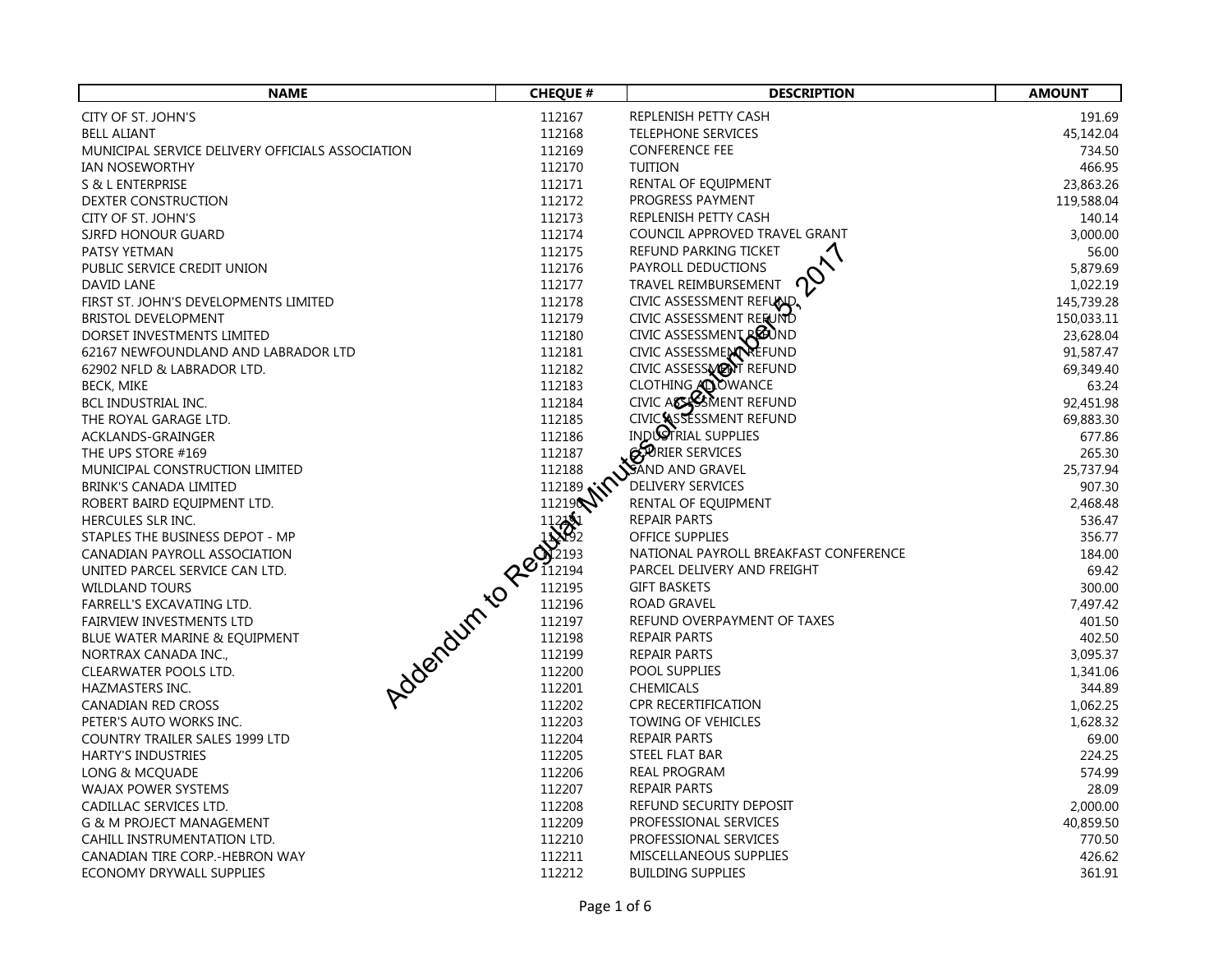| <b>NAME</b>                                                             | <b>CHEQUE #</b> | <b>DESCRIPTION</b>                                         | <b>AMOUNT</b>     |
|-------------------------------------------------------------------------|-----------------|------------------------------------------------------------|-------------------|
| ENTERPRISE RENT A CAR                                                   | 112213          | RENTAL OF VEHICLES                                         | 1,380.00          |
| HOME DEPOT OF CANADA INC.                                               | 112214          | <b>BUILDING SUPPLIES</b>                                   | 678.55            |
| <b>ENTERPRISE RENT-A-CAR</b>                                            | 112215          | RENTAL OF VEHICLES                                         | 9,660.00          |
| STARGARDEN CORPORATION                                                  | 112216          | PROFESSIONAL SERVICES                                      | 345.00            |
| <b>ENNIS PAINT INC</b>                                                  | 112217          | PAINT & SUPPLIES                                           | 29,606.98         |
| THE WORKS                                                               | 112218          | REAL PROGRAM                                               | 664.45            |
| <b>EASTERN PROPANE</b>                                                  | 112219          | <b>PROPANE</b>                                             | 193.55            |
| <b>COAST 101.1 FM</b>                                                   | 112220          | ADVERTISING                                                | 862.50            |
| ATLANTIC CRANE & MATERIAL HANDLING                                      | 112221          | PROFESSIONAL SERVICES                                      | 1,802.64          |
| GUILLEVIN INTERNATIONAL CO.                                             | 112222          | ELECTRICAL SUPPLIES                                        | 524.63            |
| COMCOR ENVIRONMENTAL LTD                                                | 112223          | PROFESSIONAL SERVICES                                      | 1,486.39          |
| STELLA BURRY COMMUNITY SER.                                             | 112224          | USE OF TELECONFERENCE SYSTEM                               | 17.40             |
| HOLLAND NURSERIES LTD.                                                  | 112225          | <b>FLORAL ARRANGEMENT</b>                                  | 4,304.68          |
| TOTAL CANADA INC.                                                       | 112226          | <b>REPAIR PARTS</b>                                        | 2,154.41          |
| TRANE CANADA CO.                                                        | 112227          | SERVICE AGREEMANT                                          | 1,826.49          |
| DAVIS INDUSTRIAL HYGIENE CONSULTING INC.,                               | 112228          | PROFESSIONALCERVICES                                       | 2,562.20          |
| CARMICHAEL ENGINEERING LTD.                                             | 112229          | PROFESSIONAL SERVICES                                      | 2,181.55          |
| MANNA EUROPEAN BAKERY AND DELI LTD                                      | 112230          | REFRESIDERITS                                              | 428.39            |
| <b>MARK'S WORK WEARHOUSE</b>                                            | 112231          | PROTECTIVE CLOTHING                                        | 149.49            |
| RECOLLECT SYSTEMS INC.,                                                 | 112232          | <b>PROPSSIONAL SERVICES</b><br><b>BOFESSIONAL SERVICES</b> | 945.00            |
| <b>EASTCAN FIRE TRUCKS</b>                                              | 112233          |                                                            | 3,795.00          |
| BACALAO NOUVELLE CUISINE NEWFOUNDLAND INC.,<br>NATIONAL CHEMSEARCH INC. | 112234          | SEATERING SERVICES<br>CHEMICALS                            | 58.48<br>1,844.54 |
| FUSE EXPERIENTIAL MARKETING INC.<br>8000                                | 112238 MM       | CANADA DAY SIGNAGE                                         | 4,999.12          |
| RENEE WHITE MUSIC THERAPY                                               |                 | <b>REAL PROGRAM</b>                                        | 106.00            |
| ROYAL FREIGHTLINER LTD                                                  |                 | <b>REPAIR PARTS</b>                                        | 341.50            |
| ST. JOHN AMBULANCE ASSOCIATION                                          |                 | FIRST AID SUPPLIES                                         | 71.30             |
| SMITH STOCKLEY LTD.                                                     |                 | PLUMBING SUPPLIES                                          | 2,526.79          |
| TRACTION DIV OF UAP                                                     |                 | <b>REPAIR PARTS</b>                                        | 6,659.42          |
| SOBEYS - MERRYMEETING RD                                                |                 | MISCELLANEOUS SUPPLIES                                     | 93.24             |
| PADDLE CANADA                                                           |                 | <b>TRAINING COURSE</b>                                     | 86.25             |
| ENTERPRISE RENT A CAR                                                   |                 | <b>LEGAL CLAIM</b>                                         | 360.65            |
| MAGNUM CONTRACTING LTD.                                                 |                 | PROFESSIONAL SERVICES                                      | 11,175.70         |
| DR. CYRIL RICHE                                                         |                 | MEDICAL EXAMINATION                                        | 20.00             |
| <b>BUBBA'S TUBS</b>                                                     |                 | <b>RECREATION SUPPLIES</b>                                 | 103.48            |
| OFFICE OF THE HIGH SHERIFF                                              |                 | <b>LEGAL CLAIM</b>                                         | 1,564.26          |
| <b>BARRY ROSS</b>                                                       | 112249          | PROFESSIONAL SERVICES                                      | 85.80             |
| THE LANTERN                                                             | 112250          | <b>SPACE RENTAL</b>                                        | 100.00            |
| <b>JOHN WILLIAMS</b>                                                    | 112251          | <b>LEGAL CLAIM</b>                                         | 630.00            |
| <b>GREG BRUCE</b>                                                       | 112252          | PERFORMANCE FEE                                            | 800.00            |
| <b>MARY KELLY</b>                                                       | 112253          | RECREATION PROGRAM REFUND                                  | 67.00             |
| <b>JULIE LEWIS</b>                                                      | 112254          | PROFESSIONAL SERVICES                                      | 5,000.00          |
| WE US THEM INC.                                                         | 112255          | PROFESSIONAL SERVICES                                      | 5,242.57          |
| <b>CHEF FRANCIS TAM</b>                                                 | 112256          | PROFESSIONAL SERVICES                                      | 163.26            |
| S.E.A. CONTRACTING                                                      | 112257          | REFUND SECURITY DEPOSIT                                    | 100.00            |
| <b>JACOB CRITCH</b>                                                     | 112258          | PERFORMANCE FEE                                            | 400.00            |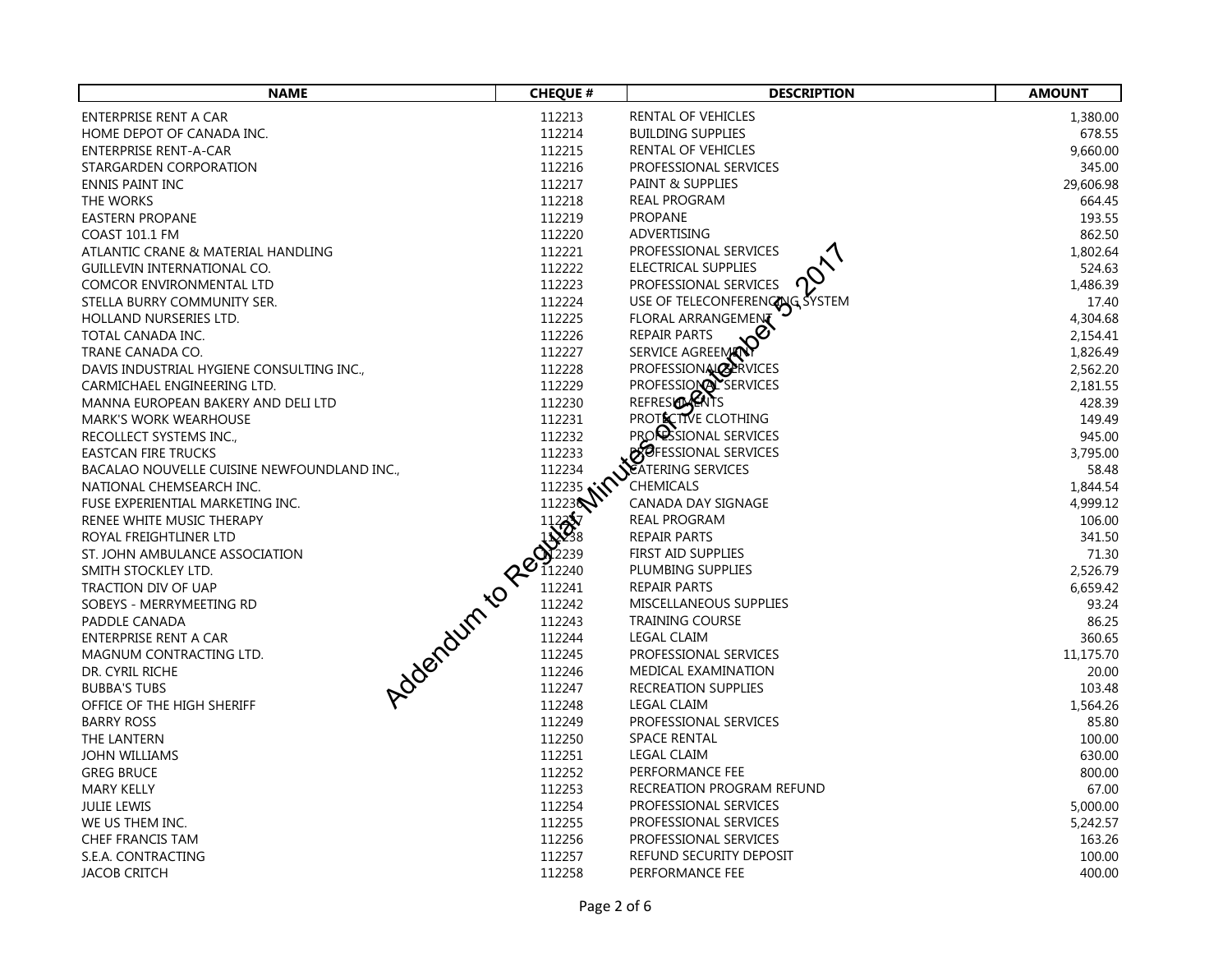| <b>NAME</b>                           | <b>CHEQUE #</b> | <b>DESCRIPTION</b>                    | <b>AMOUNT</b> |
|---------------------------------------|-----------------|---------------------------------------|---------------|
| <b>KEVIN LACEY</b>                    | 112259          | <b>LEGAL CLAIM</b>                    | 287.50        |
| PHILLIP LEWIS                         | 112260          | <b>LEGAL CLAIM</b>                    | 131.10        |
| ROBYN MOFFAT                          | 112261          | RECREATION PROGRAM REFUND             | 145.00        |
| <b>JILL GOSSE</b>                     | 112262          | RECREATION PROGRAM REFUND             | 145.00        |
| <b>GLENDA POWER</b>                   | 112263          | RECREATION PROGRAM REFUND             | 145.00        |
| RHONDA WISEMAN                        | 112264          | REFUND SECURITY DEPOSIT               | 75.16         |
| <b>STEPHEN CLARKE</b>                 | 112265          | REFUND SECURITY DEPOSIT               | 300.00        |
| LARRY LEWIS                           | 112266          | REFUND SECURITY DEPOSIT               | 100.00        |
| <b>CHARLIE ANONSEN</b>                | 112267          | REFUND SECURITY DEPOSIT               | 100.00        |
| DAWN GILLARD AND COREY DURDLE         | 112268          | REFUND SECURITY DEPOSIT               | 161.09        |
| <b>RYAN O'DEA</b>                     | 112269          | REFUND OVERPAYMENT OF TAXES           | 838.28        |
| PATRICIA M. CHAFE                     | 112270          | REFUND OVERPAYMENT OF J               | 156.95        |
| ELIZABETH & WILLIAM MOORES            | 112271          | REFUND OVERPAYMENT OF TAXES           | 1,156.60      |
| BRE/ESA CANADA TRUST INC.             | 112272          | REFUND OVERPAY MEDIT OF TAXES         | 837.57        |
| NORTHERN PROP. HOLDINGS               | 112273          | REFUND SECURITY DEPOSIT               | 1,500.00      |
| JONATHAN LANE                         | 112274          | LEGAL CLAIM <sub>x</sub> <sup>O</sup> | 68.99         |
| <b>SUSAN DAWE</b>                     | 112275          | <b>INSTRUCTORTEE</b>                  | 75.00         |
| CROCKER, SYLVESTER                    | 112276          | VEHICLICHSINESS INSURANCE             | 125.93        |
| <b>BURTON, JOHN</b>                   | 112277          | VEHICLE BUSINESS INSURANCE            | 307.00        |
| MACKENZIE, NEIL                       | 112278          | <b>MILERGE</b>                        | 51.63         |
| <b>RICK PRICE</b>                     | 112279          | <b>BEAGE</b>                          | 403.37        |
| HEALEY, RODNEY                        | 112280          | SVEHICLE BUSINESS INSURANCE           | 140.30        |
| KELLY, KAREN                          | -- 281 MM       | MILEAGE                               | 62.72         |
| <b>CHRISTINE FITZGERALD</b><br>112282 |                 | MILEAGE                               | 61.56         |
| REDMOND, KEVIN                        |                 | <b>VEHICLE BUSINESS INSURANCE</b>     | 300.15        |
| RYAN, LEANN                           |                 | MILEAGE                               | 158.93        |
| ANGELA BLANCHARD                      |                 | MILEAGE                               | 148.68        |
| MAHER, TRAVIS                         |                 | MILEAGE                               | 44.24         |
| DOYLE, ROBERT                         |                 | MILEAGE                               | 200.00        |
| MCGRATH, JENNIFER                     |                 | MILEAGE                               | 112.91        |
| <b>CRYSTAL BARRON</b>                 |                 | MILEAGE                               | 166.53        |
| <b>COLIN CLARKE</b>                   |                 | MILEAGE                               | 370.72        |
| MELISSA BRAGG                         |                 | <b>TUITION</b>                        | 300.00        |
| COURAGE, SCOTT                        |                 | MILEAGE                               | 18.16         |
| <b>STACEY ROBERTS</b>                 |                 | MILEAGE                               | 79.23         |
| GLYNN, KENNETH                        |                 | <b>VEHICLE BUSINESS INSURANCE</b>     | 247.25        |
| DANIEL MARTIN                         | 112295          | MILEAGE                               | 234.45        |
| SIMONE LILLY                          | 112296          | MILEAGE                               | 57.11         |
| <b>KELLY MAGUIRE</b>                  | 112297          | <b>VEHICLE BUSINESS INSURANCE</b>     | 86.00         |
| <b>JAMES WALSH</b>                    | 112298          | MILEAGE                               | 8.84          |
| JODIE GREELEY                         | 112299          | MILEAGE                               | 24.57         |
| VENTILATION AND SIGN EXPERTS LTD.     | 112300          | <b>REPAIR PARTS</b>                   | 1,035.00      |
| <b>BIRKSCO</b>                        | 112301          | <b>REPAIR PARTS</b>                   | 1,708.56      |
| BCL INDUSTRIAL INC.                   | 112302          | PROFESSIONAL SERVICES                 | 4,427.50      |
| NEWFOUNDLAND EXCHEQUER ACCOUNT        | 112303          | PROFESSIONAL SERVICES                 | 2,300.00      |
| NEWFOUNDLAND EXCHEQUER ACCOUNT        | 112304          | REGISTRATION OF EASEMENT              | 15.00         |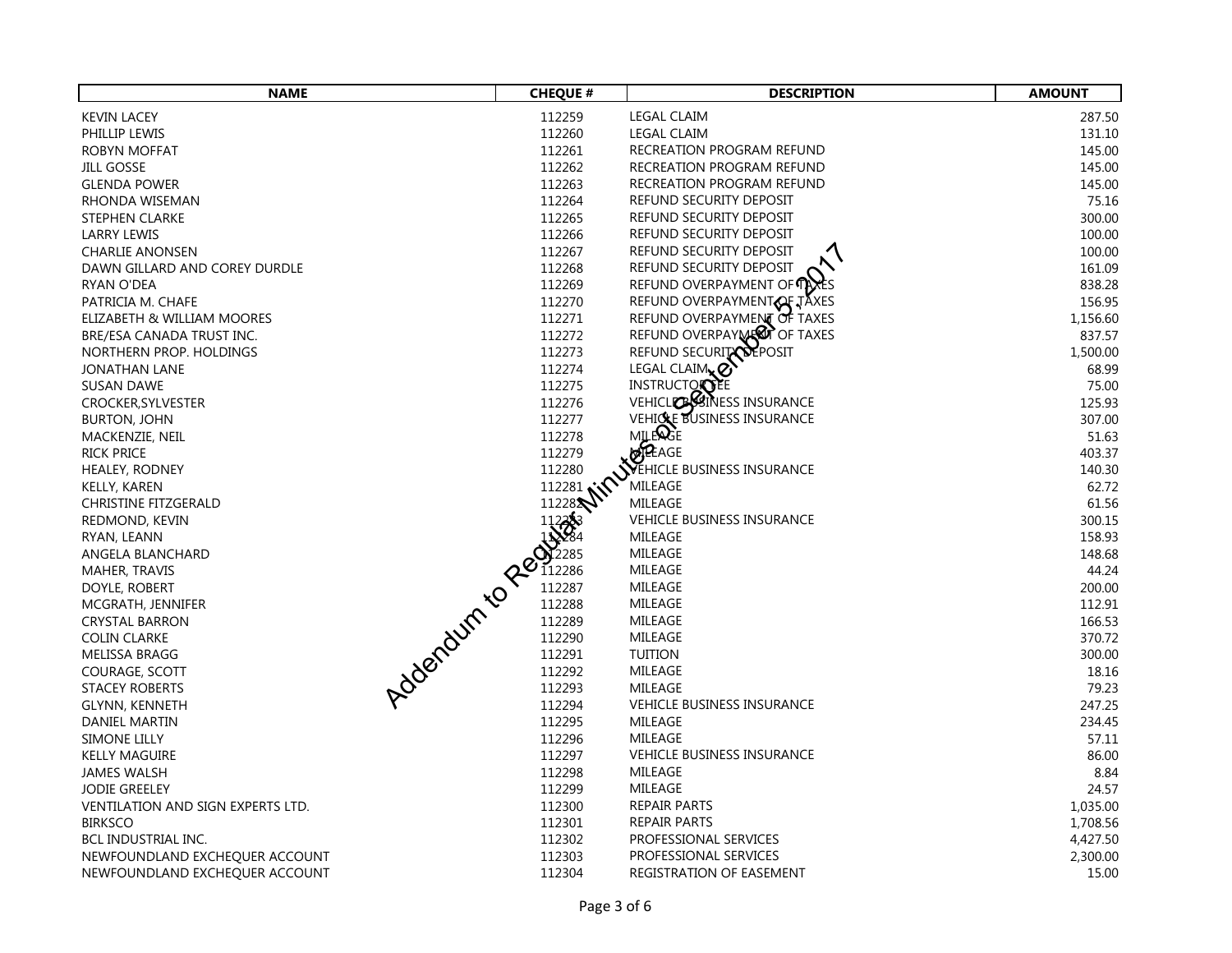| <b>NAME</b>                                        | <b>CHEQUE #</b>                 | <b>DESCRIPTION</b>                              | <b>AMOUNT</b>        |
|----------------------------------------------------|---------------------------------|-------------------------------------------------|----------------------|
| NEWFOUNDLAND EXCHEQUER ACCOUNT                     | 112305                          | REGISTRATION OF EASEMENT                        | 15.00                |
| RBC GLOBAL SERVICES/RBC INVESTOR SERVICES          | 112306                          | PAYROLL DEDUCTIONS                              | 1,171,646.52         |
| <b>SOK ASSOCIATES</b>                              | 112307                          | EVENT MANAGEMENT - CANADA 150 FESTIVITIES       | 55,311.74            |
| <b>CUPE LOCAL 569</b>                              | 112308                          | PAYROLL DEDUCTIONS                              | 26,978.97            |
| THE WORKS                                          | 112309                          | MEMBERSHIP FEES                                 | 493.22               |
| DYNAMIC COMMUNITIES INC.                           | 1302                            | MEMBERSHIP RENEWAL                              | 1,455.63             |
| RECREONICS INC.                                    | 1303                            | <b>REPAIR PARTS</b>                             | 589.77               |
| <b>INNOVYZE</b>                                    | 1304                            | SOFTWARE RENEWAL                                | 13,894.65            |
| EVOQUA WATER TECHNOLOGIES LLC                      | 1305                            | SOFTWARE RENEWAL                                | 11,142.19            |
| ACQUIA INC.,                                       | 1306                            | SUBSCRIPTION RENEWAL                            | 8,204.46             |
| MILL CREEK MANAGEMENT TECHNOLOGIES, INC.           | 1307                            | PROFESSIONAL SERVICES                           | 6,530.49             |
| ROGERS COMMUNICATIONS CANADA INC.                  | EFT000000001938                 | DATA & USAGE CHARGER                            | 227.70               |
| ROGERS COMMUNICATIONS CANADA INC.                  | EFT000000001939                 | DATA & USAGE CHARGES                            | 14,574.85            |
| SSQ INSURANCE COMPANY INC.                         | EFT000000001940                 | PAYROLL DEDUCTION                               | 4,694.87             |
| DESJARDINS FINANCIAL SECURITY                      | EFT000000001941                 | PAYROLL DEDUCTONS                               | 665,485.47           |
| NEWFOUNDLAND POWER                                 | EFT000000001942                 | ELECTRICAL SERVICES                             | 25,627.36            |
| AFONSO GROUP LIMITED                               | EFT000000001943                 | SEWER INSPECTIONS                               | 1,397.25             |
| ACTION CAR AND TRUCK ACCESSORIES                   | EFT000000001944                 | REPAIR CARS                                     | 3,512.76             |
| SERVICEMASTER CONTRACT SERVICE                     | EFT000000001945                 | CLEAN ING SERVICES<br>MEDRAL SERVICES           | 1,311.00             |
| ATLANTIC OFFSHORE MEDICAL SERV                     | EFT000000001946                 |                                                 | 1,145.11             |
| <b>B &amp; B SALES LTD.</b>                        |                                 | EFT000000001947 WAITARY SUPPLIES                | 91.08                |
| RDM INDUSTRIAL LTD.                                | EFT000000001940                 | EFT0000000001948 MDUSTRIAL SUPPLIES<br>FLAT BAR | 905.18               |
| DF BARNES LIMITED<br>BATTLEFIELD EQUIPMENT RENTALS | EFT000000000000                 | <b>FLOOR SAW</b>                                | 3,220.00<br>2,609.35 |
| SMS EQUIPMENT                                      |                                 | <b>REPAIR PARTS</b>                             | 204.89               |
| JENKINS POWER SHEET METALS INC                     | EFT000000001951                 | PROFESSIONAL SERVICES                           | 115.00               |
| ROCKWATER PROFESSIONAL PRODUCT                     | EFTOOD000001953                 | CHEMICALS                                       | 3,872.40             |
| PRINT & SIGN SHOP                                  | @100000001954                   | SIGNAGE                                         | 646.68               |
| <b>BRENKIR INDUSTRIAL SUPPLIES</b>                 | EFT000000001955                 | PROTECTIVE CLOTHING                             | 5,508.32             |
| Addendum tor<br>CANSEL SURVEY EQUIPMENT INC.       | EFT000000001956                 | <b>REPAIR PARTS</b>                             | 58.25                |
| PINNACLE OFFICE SOLUTIONS LTD                      | EFT000000001957                 | <b>PHOTOCOPIES</b>                              | 3.77                 |
| BUTLER'S SAND & STONE CO. LTD.                     | EFT000000001958 SAND/STONE      |                                                 | 273.33               |
| CABOT BUSINESS FORMS AND PROMOTIONS                | EFT000000001959 OFFICE SUPPLIES |                                                 | 250.13               |
| LIFE SAFETY SYSTEMS                                |                                 | EFT000000001960 SPRINKLER SYSTEM MODIFICATIONS  | 4,132.53             |
| CANADA POST CORPORATION                            |                                 | EFT000000001961 POSTAGE SERVICES                | 20,090.62            |
| AIR LIQUIDE CANADA INC.                            |                                 | EFT000000001962 CHEMICALS AND WELDING PRODUCTS  | 2,470.84             |
| NORTH ATLANTIC SYSTEMS                             | EFT000000001963 REPAIR PARTS    |                                                 | 770.26               |
| <b>BEATTIE INDUSTRIAL</b>                          | EFT000000001964 REPAIR PARTS    |                                                 | 80.39                |
| <b>KENT</b>                                        | EFT000000001965                 | <b>BUILDING SUPPLIES</b>                        | 254.15               |
| <b>CBCL LIMITED</b>                                |                                 | EFT000000001966 PROFESSIONAL SERVICES           | 11,769.10            |
| ATLANTIC HOME FURNISHINGS LTD                      | EFT000000001967 APPLIANCES      |                                                 | 598.00               |
| RENTOKIL PEST CONTROL                              | EFT000000001968 PEST CONTROL    |                                                 | 360.42               |
| <b>DULUX PAINTS</b>                                | EFT000000001969 PAINT SUPPLIES  |                                                 | 351.79               |
| COLONIAL GARAGE & DIST. LTD.                       | EFT000000001970 AUTO PARTS      |                                                 | 1,302.14             |
| CONSTRUCTION SIGNS LTD.                            | EFT000000001971 SIGNAGE         |                                                 | 1,890.62             |
| SCARLET EAST COAST SECURITY LTD                    |                                 | EFT000000001972 TRAFFIC CONTROL                 | 55,021.90            |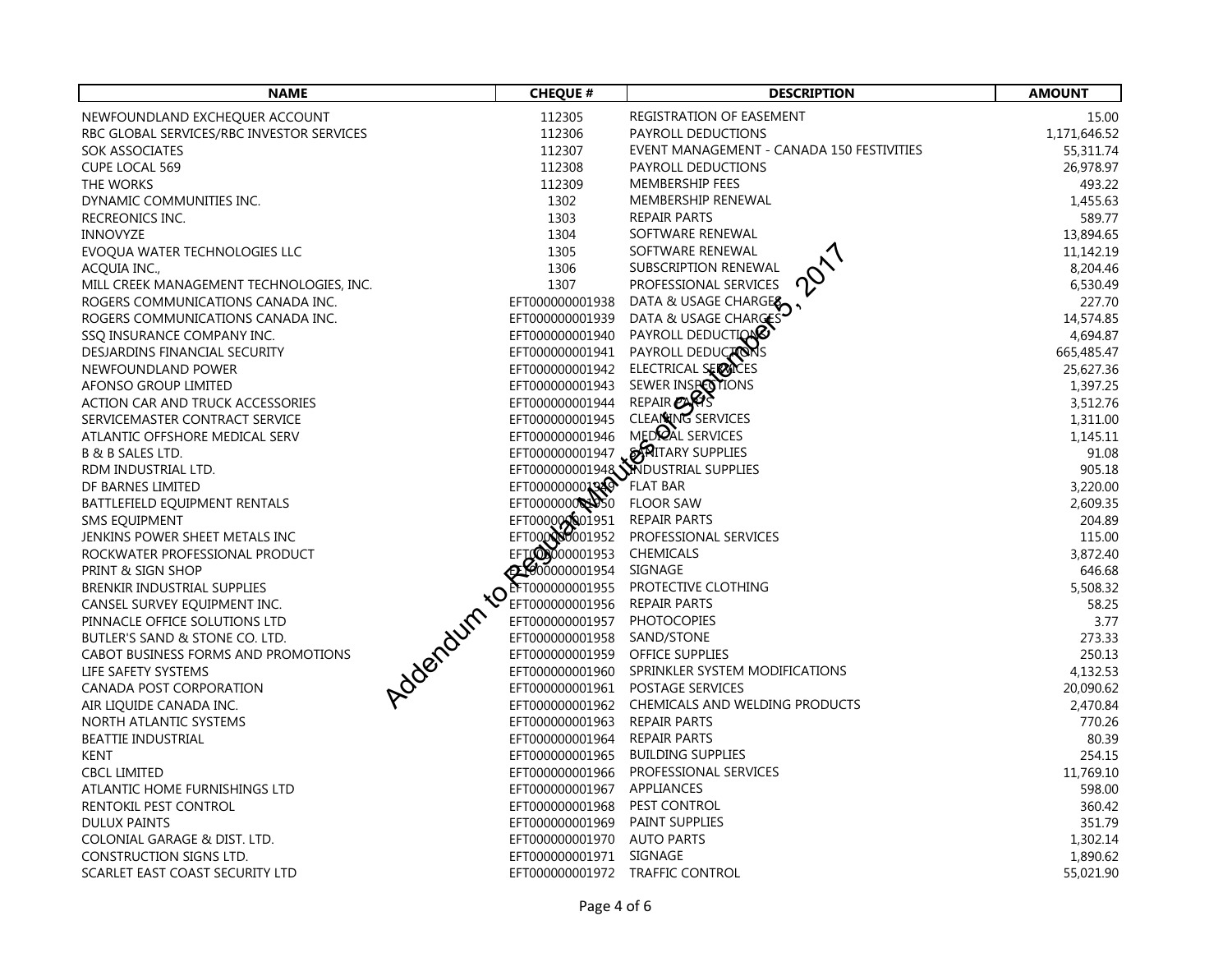| <b>NAME</b>                                                  | <b>CHEQUE #</b>                    | <b>DESCRIPTION</b>                                       | <b>AMOUNT</b>       |
|--------------------------------------------------------------|------------------------------------|----------------------------------------------------------|---------------------|
| JAMES G CRAWFORD LTD.                                        | EFT000000001973                    | PLUMBING SUPPLIES                                        | 1,164.35            |
| ENVIROSYSTEMS INC.                                           | EFT000000001974                    | PROFESSIONAL SERVICES                                    | 63,442.87           |
| FASTENAL CANADA                                              | EFT000000001975                    | <b>REPAIR PARTS</b>                                      | 182.94              |
| CUMMINS EASTERN CANADA LP                                    | EFT000000001976                    | <b>REPAIR PARTS</b>                                      | 288.93              |
| CREDIT RECOVERY 2003 LIMITED                                 |                                    | EFT000000001977 CREDIT COLLECTIONS                       | 4,035.79            |
| CRAWFORD & COMPANY CANADA INC                                | EFT000000001978 ADJUSTING FEES     |                                                          | 2,717.00            |
| DICKS & COMPANY LIMITED                                      | EFT000000001979 OFFICE SUPPLIES    |                                                          | 2,840.64            |
| MIC MAC FIRE & SAFETY SOURCE                                 | EFT000000001980                    | <b>SAFETY SUPPLIES</b>                                   | 4,657.50            |
| <b>EAST COAST HYDRAULICS</b>                                 | EFT000000001981 REPAIR PARTS       |                                                          | 380.49              |
| HITECH COMMUNICATIONS LIMITED                                | EFT000000001982                    | REPAIRS TO EQUIPMENT                                     | 34.50               |
| REEFER REPAIR SERVICES (2015) LIMITED                        | EFT000000001983                    | <b>REPAIR PARTS</b>                                      | 1,546.29            |
| THYSSENKRUPP ELEVATOR                                        | EFT000000001984                    | ELEVATOR MAINTENANGE                                     | 7,227.75            |
| EAST COAST MARINE & INDUSTRIAL<br>ELECTRIC MOTOR & PUMP DIV. | EFT000000001985<br>EFT000000001986 | MARINE & INDUSTRIAL SUPPLIES<br>Ø<br><b>REPAIR PARTS</b> | 425.50<br>955.08    |
| <b>EMCO SUPPLY</b>                                           | EFT000000001987                    | <b>REPAIR PARTS</b>                                      | 2,218.04            |
| THE TELEGRAM                                                 | EFT000000001988                    | ADVERTISING <sub>x</sub> <sup>2</sup>                    | 5,221.00            |
| DOMINION STORE 935                                           | EFT000000001989                    | MISCELLANEOUS SUPPLIES                                   | 84.13               |
| <b>EMERGENCY REPAIR LIMITED</b>                              | EFT000000001990                    | AUTO PORS AND LABOUR                                     | 5,303.88            |
| FRESHWATER AUTO CENTRE LTD.                                  | EFT000000001991                    | AUTOPARTS/MAINTENANCE                                    | 4,760.95            |
| PRINCESS AUTO                                                | EFT000000001992                    | MISCRLANEOUS ITEMS                                       | 1,110.70            |
| REVOLUTION ENVIRONMENTAL SOLUTIONS LP/TERRAPURE              |                                    | EFT000000001993 BOFESSIONAL SERVICES                     | 25,086.83           |
| <b>BOOMIT</b>                                                |                                    | EFT0000000001994 PROFESSIONAL SERVICES                   | 2,047.00            |
| PROVINCIAL FENCE PRODUCTS                                    | EFT00000000199                     | FENCING MATERIALS                                        | 2,748.50            |
| WOLSELEY CANADA INC.                                         | EFT000000000009996                 | <b>REPAIR PARTS</b>                                      | 5,031.80            |
| HARRIS & ROOME SUPPLY LIMITED                                | EFT0000000001997                   | ELECTRICAL SUPPLIES                                      | 1,431.75            |
| HARVEY & COMPANY LIMITED                                     | EFT000000001998                    | <b>REPAIR PARTS</b>                                      | 5,125.46            |
| HARVEY'S OIL LTD.                                            |                                    | PETROLEUM PRODUCTS                                       | 147.20              |
| BRENNTAG CANADA INC                                          |                                    | <b>CHLORINE</b>                                          | 11,704.24           |
| INMAGIC CANADA SOFTWARE                                      |                                    | ANNUAL MAINTENANCE FEE                                   | 3,486.80            |
| ROCK CONTROLLER PROCESSION<br><b>RONA</b>                    |                                    | <b>BUILDING SUPPLIES</b>                                 | 647.37              |
| FLEET READY LTD.                                             |                                    | <b>REPAIR PARTS</b>                                      | 3,555.08            |
| SOURCE ATLANTIC INDUSTRIAL DISTRIBUTION                      | EFT000000002005 CHEMICALS          | <b>REPAIR PARTS</b>                                      | 933.00<br>10,939.63 |
| UNIVAR CANADA<br>PENNECON ENERGY TECHNICAL SERVICE           |                                    | EFT000000002006 PROFESSIONAL SERVICES                    | 2,301.73            |
| UMBRELLA SECURITY                                            |                                    | EFT000000002007 ALARM MONITORING                         | 258.75              |
| ISLAND HOSE & FITTINGS LTD                                   |                                    | EFT000000002008 INDUSTRIAL SUPPLIES                      | 231.22              |
| KAVANAGH & ASSOCIATES                                        | EFT000000002009                    | PROFESSIONAL SERVICES                                    | 1,306.86            |
| MARTIN'S FIRE SAFETY LTD.                                    | EFT000000002010 SAFETY SUPPLIES    |                                                          | 212.75              |
| REXEL CANADA ELECTRICAL INC.,                                | EFT000000002011 REPAIR PARTS       |                                                          | 212.95              |
| FOUGERE MENCHENTON ARCHITECTURE                              | EFT000000002012                    | PROFESSIONAL SERVICES                                    | 19,931.80           |
| SHORELINE LUBRICANTS & INDUSTRIAL SUPPLY                     | EFT000000002013 CHEMICALS          |                                                          | 2,542.23            |
| PRINTERS PLUS                                                |                                    | EFT000000002014 TONER CARTRIDGE                          | 478.40              |
| MODERN PAVING LTD.                                           | EFT000000002015 ASPHALT            |                                                          | 2,595.88            |
| WAJAX INDUSTRIAL COMPONENTS                                  | EFT000000002016                    | REPAIR PARTS                                             | 546.11              |
| NEWFOUNDLAND DISTRIBUTORS LTD.                               |                                    | EFT000000002017 INDUSTRIAL SUPPLIES                      | 607.52              |
| NEWFOUNDLAND DESIGN ASSOCIATES                               | EFT000000002018                    | PROFESSIONAL SERVICES                                    | 471.50              |